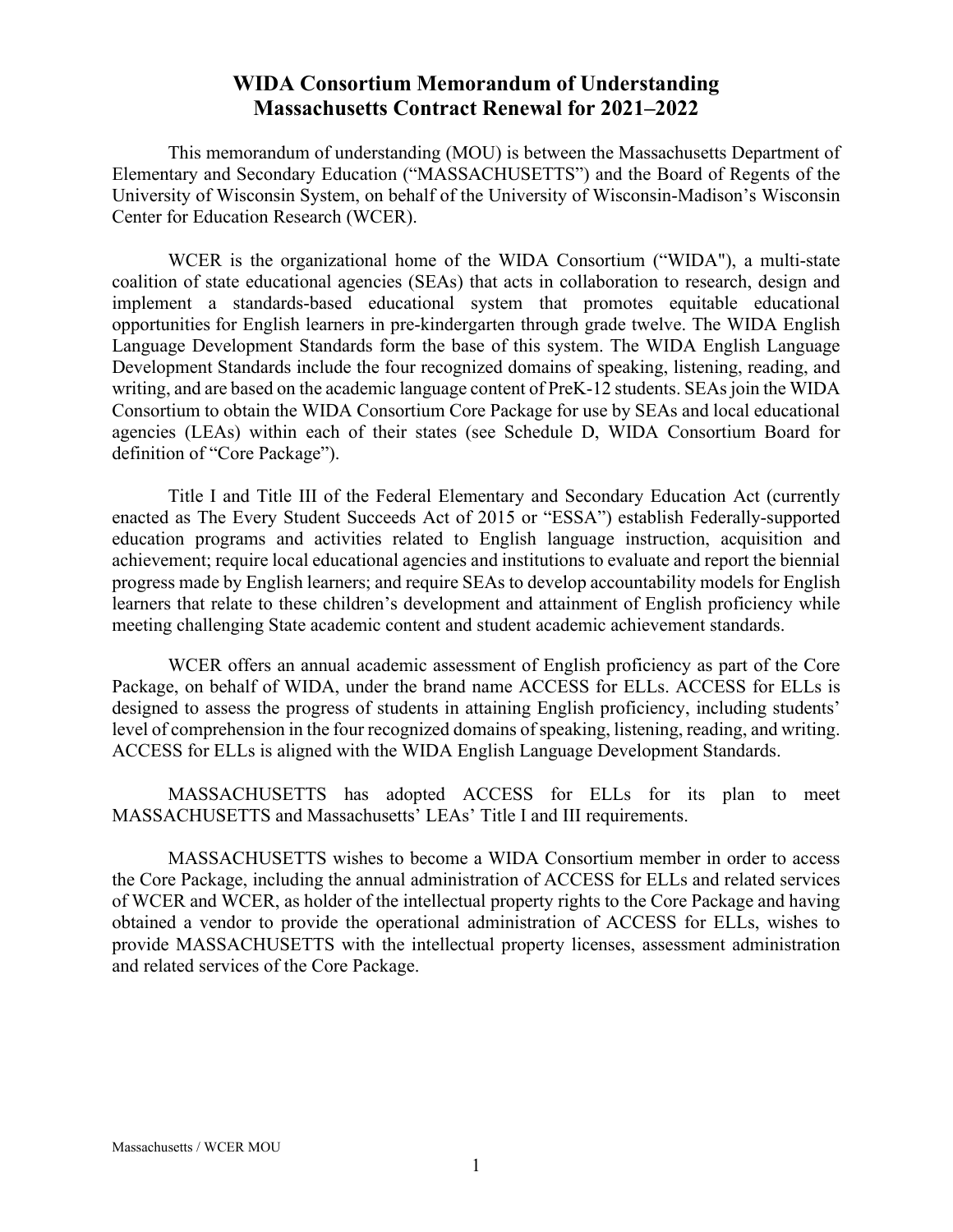The Parties therefore agree as follows:

#### **TERM**

The terms set forth within this MOU are hereby in effect from the effective date of this MOU **through June 30, 2022.** The option exists for one additional renewal year beyond this date upon mutual agreement of the parties.

### **MASSACHUSETTS WIDA CONSORTIUM MEMBERSHIP**

MASSACHUSETTS shall be a WIDA Consortium Member as a result of approving/adopting (and purchasing) the ACCESS for ELLs assessment for purposes consistent with this MOU. Consequently, MASSACHUSETTS is entitled to one seat on the WIDA Consortium Board and to participate in WIDA Consortium Board activities. The operation and expectations of the WIDA Consortium Board is set forth in Schedule D–WIDA Consortium Board.

#### **LEA PROCUREMENT OF RELATED SERVICES**

Where applicable, any LEA subject to MASSACHUSETTS oversight shall be entitled to the same rights and benefits granted to MASSACHUSETTS in this MOU. WCER will offer any LEA in Massachusetts services related to the use and implementation of the Core Package ("WIDA" Services") under the same or similar terms of this MOU. Because of the expense and time associated with negotiating a contract with every LEA for the provision of WIDA Services is cost prohibitive, WCER will only negotiate contracts with LEAs in very limited circumstances. WCER or its subcontractors shall, however, accept any purchase order from an LEA in Massachusetts under the condition that the LEA is joining the terms of procurement stated in this MOU. LEA and WCER may change the scope of work, program terms and payment terms as mutually agreed. LEA, by joining the terms of procurement in this MOU shall expressly agree that the terms of this MOU shall supersede any conflicting terms that LEA may attach or incorporate to any contract or purchase order that it issues in relation to the provision of WIDA Services. The terms of this MOU shall take precedence in any purchase order/contract document hierarchy between the parties. Any new terms provided by LEA not addressed in this MOU shall not be accepted by WCER, unless and until affirmed by written initials and date of authorized WCER representative. An LEA may add the following statement to its purchase order/contract to join the terms of procurement in this MOU by reference: "WCER shall provide WIDA Services in accordance with the terms negotiated by the Massachusetts Department of Elementary and Secondary Education in its WIDA Consortium Memorandum of Understanding."

### **STATEMENT AND PERFORMANCE OF WORK, INVOICE AND PAYMENT**

For satisfactory performance of the services described in the attached Schedule A– Statement and Performance of Work, MASSACHUSETTS shall pay WCER the compensation provided for in Schedule B‒Invoice and Payment.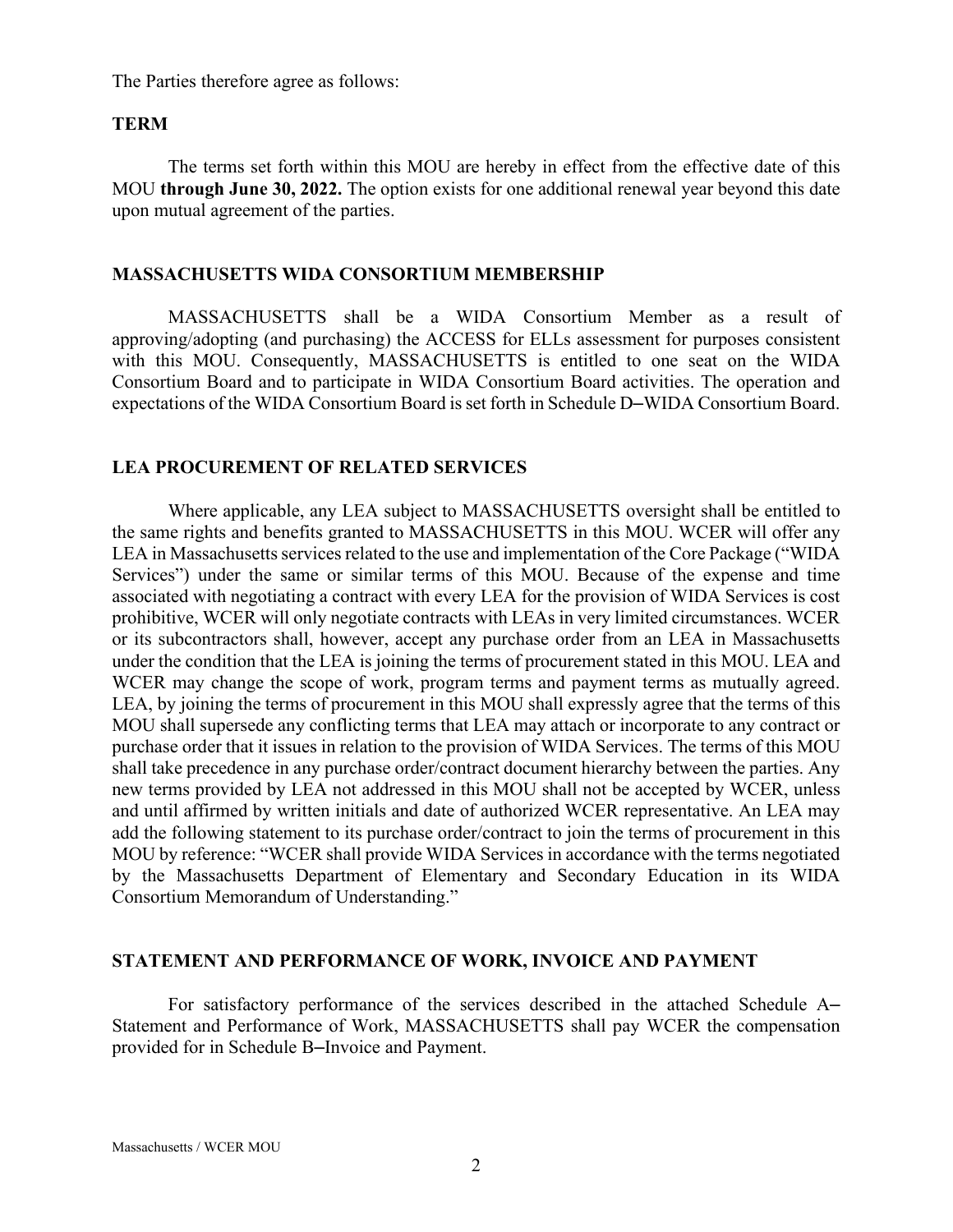MASSACHUSETTS acknowledges that the performance of work requires accurate submissions of data files by LEAs and/or MASSACHUSETTS. If an LEA and/or MASSACHUSETTS submits a data file or student information containing errors or omissions that require additional work/cost in order to proceed with the administration of an assessment under this agreement, then the parties shall mutually determine to take one of the following courses of action:

- 1. The LEA and/or MASSACHUSETTS shall correct the data file or student information; or
- 2. The LEA and/or MASSACHUSETTS shall request WCER to correct the data file or student information, where MASSACHUSETTS shall pay the cost incurred by WCER to correct the data file or student information.

WCER shall have no obligation to provide test administration services to an LEA and/or MASSACHUSETTS if the parties cannot mutually determine a course of action to remedy the LEA and/or MASSACHUSETTS errors/omissions.

### **ASSESSMENT PROCEDURES AND SEA OBLIGATIONS**

MASSACHUSETTS shall establish and implement or cause LEAs to implement, consistent with this MOU, the necessary procedures and policies to administer the annual ACCESS for ELLs assessment in Massachusetts, including policies and procedures to maintain the security and secure nature of the ACCESS for ELLs assessment within Massachusetts. MASSACHUSETTS acknowledges that timely administration of ACCESS for ELLs requires adherence to administration procedures by LEA personnel. MASSACHUSETTS shall cooperate and provide assistance to WCER in any dispute that it may have with a LEA in Massachusetts related to the provision of services under this MOU.

### **SUBCONTRACTORS**

MASSACHUSETTS acknowledges that only subcontractors of WCER that directly provide services to MASSACHUSETTS, as part of the Core Package, are covered by the provisions of this MOU. WCER shall obtain all subcontractors in accordance with State of Wisconsin and University of Wisconsin procurement laws and rules. In light of the preceding, MASSACHUSETTS further acknowledges that due to the multistate nature of the WIDA Consortium, i.e. WCER providing the same services to multiple states, it is not practical or economically feasible to require WCER's subcontractors to meet each of the WIDA Consortium member state's specific subcontractor requirements. Any specific requirements that MASSACHUSETTS may place on WCER's subcontractors that goes beyond State of Wisconsin and University of Wisconsin procurement laws and rules may result in additional costs to MASSACHUSETTS.

MASSACHUSETTS acknowledges that WCER will obtain a vendor and has selected Data Recognition Corporation to provide the annual printing, distribution, scoring and reporting (the "PDSR Contractor" or "DRC") of the ACCESS for ELLs assessments. WCER obtained the PDSR Contractor through an open competitive bidding process, proposal no.15-5335, Amendment no. 2 (the "PDSR Contractor RFP").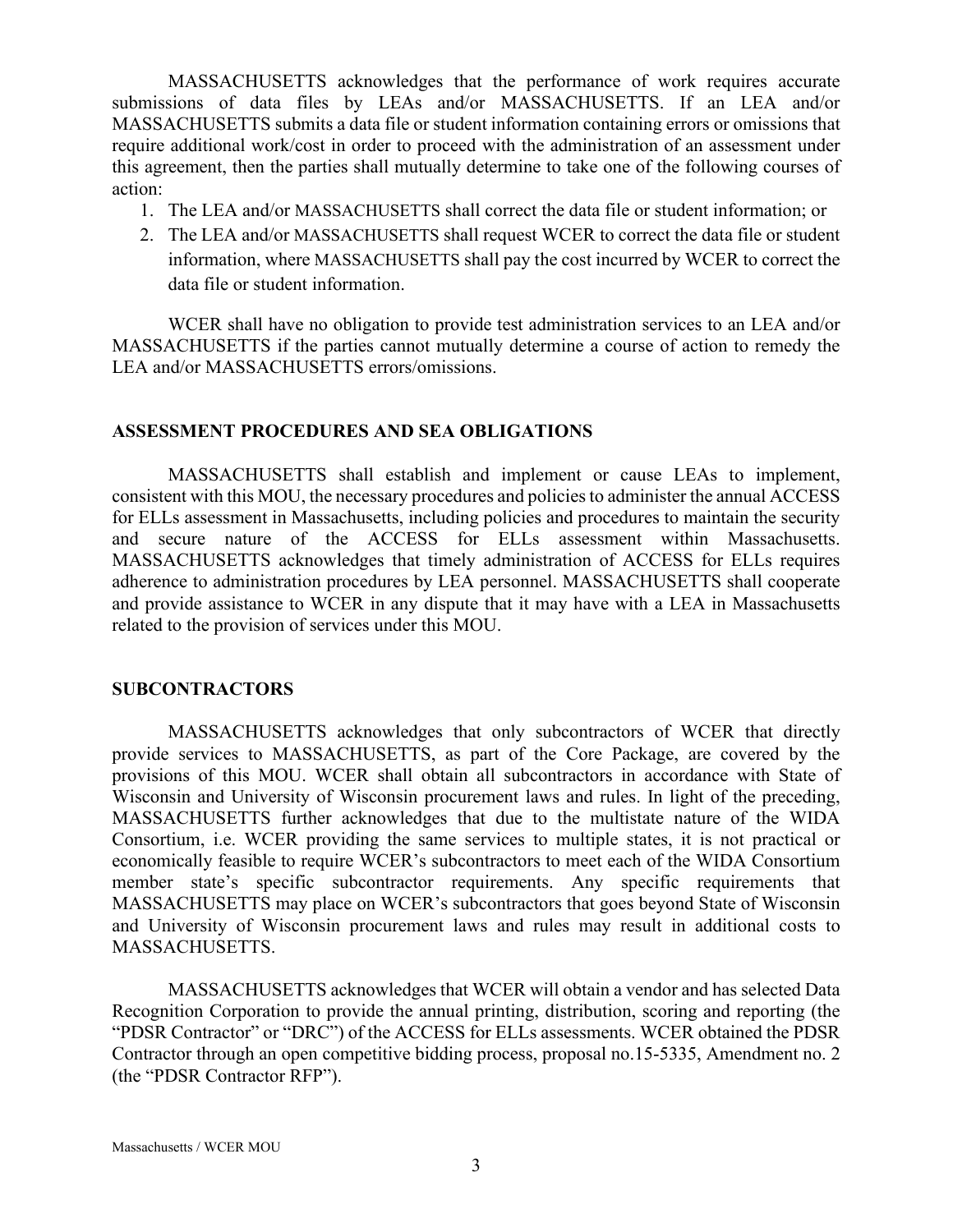### **INTELLECTUAL PROPERTY OWNERSHIP AND LICENSE**

WCER and the Board of Regents of the University of Wisconsin System, on behalf of the WIDA Consortium, own the copyrights of all works covered under this agreement (collectively the "WIDA Works"). This agreement does not convey any exclusive rights, title or interest in or to the WIDA Works to MASSACHUSETTS. Because WCER makes these materials available to all WIDA Consortium members, MASSACHUSETTS shall not take any actions that would limit or restrict access to the materials by other states or otherwise adversely affect the proprietary nature of the WIDA Works.

Unless otherwise expressed in writing, MASSACHUSETTS shall retain all rights in training and other materials developed by MASSACHUSETTS. Any specific works that WCER develops and delivers solely for MASSACHUSETTS shall be expressly agreed upon in writing and shall be on a work made for hire basis with MASSACHUSETTS retaining ownership of the works.

The WIDA Works includes the following:

- 1. ACCESS for ELLs English language proficiency test ("ACCESS for ELLs"), including online and paper-based versions and Alternate ACCESS for ELLs;
- 2. WIDA English language proficiency placement test (the "WIDA Screener"), including both paper-based and online versions as they are developed and the Kindergarten W-APT and Kindergarten Screener;
- 3. WIDA English Language Development Standards and Resource Guide ("WIDA ELD Standards"), including Essential Actions, WIDA Can Do Descriptors by grade level cluster, individual figures, tables and charts from the Resource Guide and future ELD Standards, Can Do Descriptors and Resource Guide editions;
- 4. WIDA Early English Language Development Standards; WIDA Early Spanish Language Development Standards, in Spanish and English; WIDA Spanish Language Development Standards; and WIDA Spanish Language Arts Standards (collectively, "WIDA Language Standards");
- 5. WIDA Facilitator Toolkit ("WIDA Facilitator Toolkit") or other comparable resource, including ACCESS for ELLs administration and WIDA ELD Standards training materials;
- 6. WIDA Consortium professional learning materials ("WIDA PL Materials"); and
- 7. ACCESS for ELLs technical documents and research reports.

For the purposes of this agreement, WIDA Works does not include WIDA Early Years assessments, WIDA Early Years professional learning and training materials, WIDA Early Years family engagement materials and standards correspondence. Use of those WIDA Early Years works are covered under a separate agreement with WCER and are subject to additional fees and terms.

WCER hereby grants MASSACHUSETTS the right to use the WIDA Works for Massachusetts educational purposes within Massachusetts and subject to the following conditions: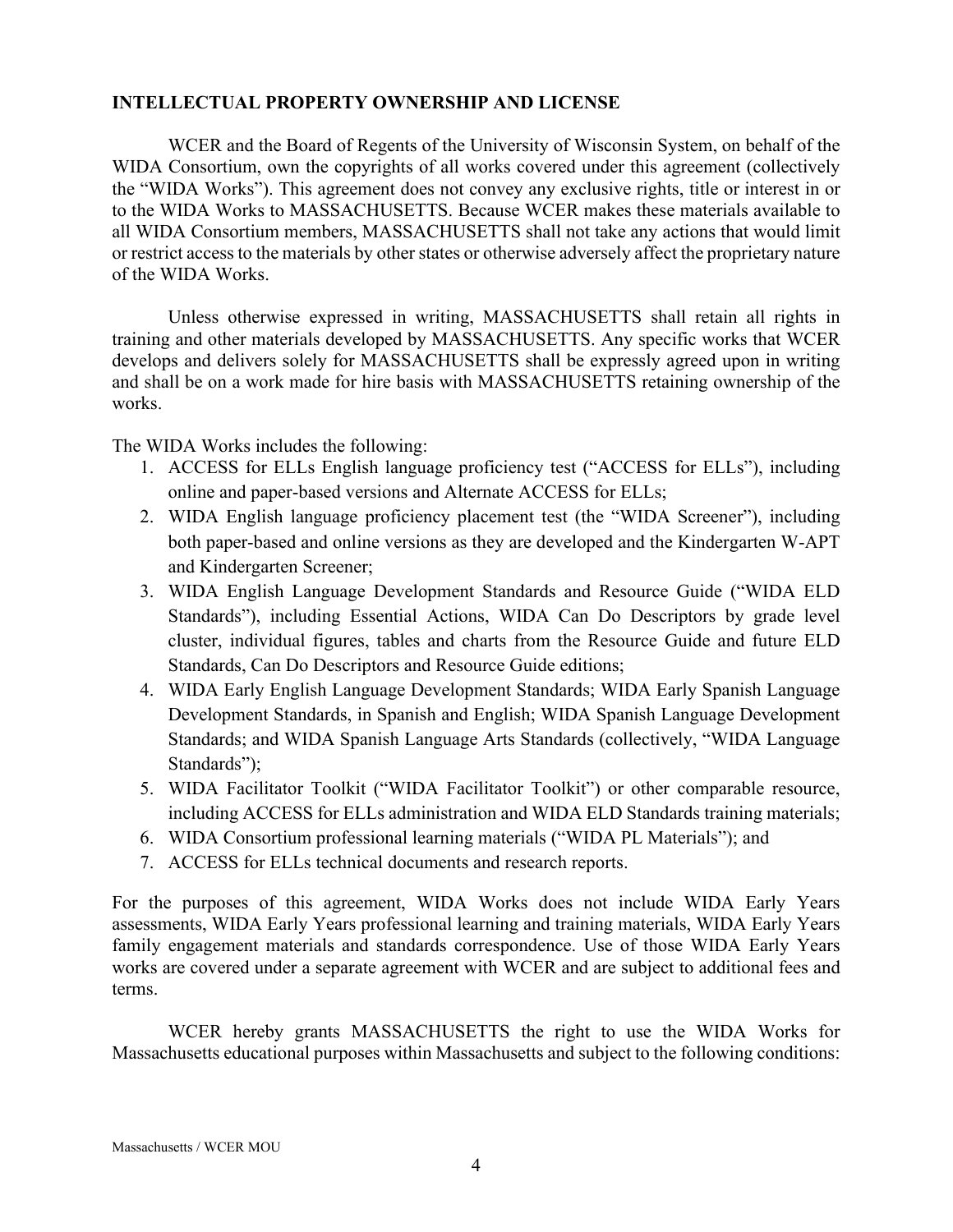MASSACHUSETTS license to use the ACCESS for ELLs is subject to the payment of the required fees set forth in Schedule B-Invoice and Payment of this MOU and shall remain in effect as long as MASSACHUSETTS elects to use the ACCESS for ELLs for Massachusetts educational purposes. MASSACHUSETTS acknowledges that ACCESS for ELLs is a secure test, as that term is defined in 37 C.F.R. § 202.20(b)(4). MASSACHUSETTS shall implement statewide policies and procedures to ensure that the security of the test is maintained. MASSACHUSETTS shall immediately notify WCER if it learns of any breach or threatened breach of test security. WCER will print and distribute the ACCESS for ELLs for MASSACHUSETTS in accordance with the Statement and Performance of Work schedule of this MOU. The ACCESS for ELLs shall not be copied, modified, distributed or displayed, including electronic storage or retrieval, in any manner without express written permission from WCER and the appropriate security measures in place.

MASSACHUSETTS' license to use the WIDA Screener Online grades 1-12, the Kindergarten W-APT, and the Kindergarten Screener is not subject to any fee, as long as MASSACHUSETTS elects to use the ACCESS for ELLs. MASSACHUSETTS, LEAs, and individual schools in Massachusetts, including educational collaborative and approved private special education schools within and outside Massachusetts that serve publicly funded Massachusetts students, may print and duplicate the appropriate downloadable, WIDA Screener consumable forms for use by LEA or school staff as needed. WIDA Screener materials and resources shall not be modified or publicly displayed, including electronic storage or retrieval, in any manner without express written permission from WCER. WCER shall provide, as long as this contract is in effect, a version of the WIDA Screener Online that is not subject to any fee.

MASSACHUSETTS' license to use the Kindergarten W-APT is not subject to any fee and shall remain in effect as long as MASSACHUSETTS elects to use the ACCESS for ELLs. Kindergarten W-APT is a semi-secure test, meaning it is made available from a passwordprotected secure website. WCER will make Kindergarten W-APT available electronically in PDF format. MASSACHUSETTS, LEAs and individual schools in Massachusetts, including educational collaborative and approved private special education schools within and outside Massachusetts that serve publicly funded Massachusetts students, may print and duplicate the Kindergarten W-APT and Kindergarten Screener for use by LEA or school staff as needed. The Kindergarten W-APT and Kindergarten Screener shall not be modified or publicly displayed, including electronic storage or retrieval, in any manner without express written permission from WCER. Notwithstanding the foregoing, WCER may phase out all support for the Kindergarten W-APT if/when it introduces a new version of the WIDA Screener for Kindergarten. WCER shall provide, as long as this contract is in effect, a version of the WIDA Screener for Kindergarten that is not subject to any fee.

MASSACHUSETTS' license to use the WIDA ELD Standards is not subject to any fee and shall remain in effect as long as MASSACHUSETTS and/or the Massachusetts Board of Elementary and Secondary Education elects to use the WIDA ELD Standards as the State's English language development Standards. WCER will make the WIDA ELD Standards available electronically in PDF format from the WIDA Consortium website. WCER will publicly display and provide the WIDA ELD Standards for download free of charge for personal and educational purposes. Educational purposes shall include LEA and individual school/teacher use within the State of Massachusetts, including educational collaborative and approved private special education schools within and outside of Massachusetts that serve publicly funded Massachusetts students. This license does not include the right for MASSACHUSETTS or any LEA within the State of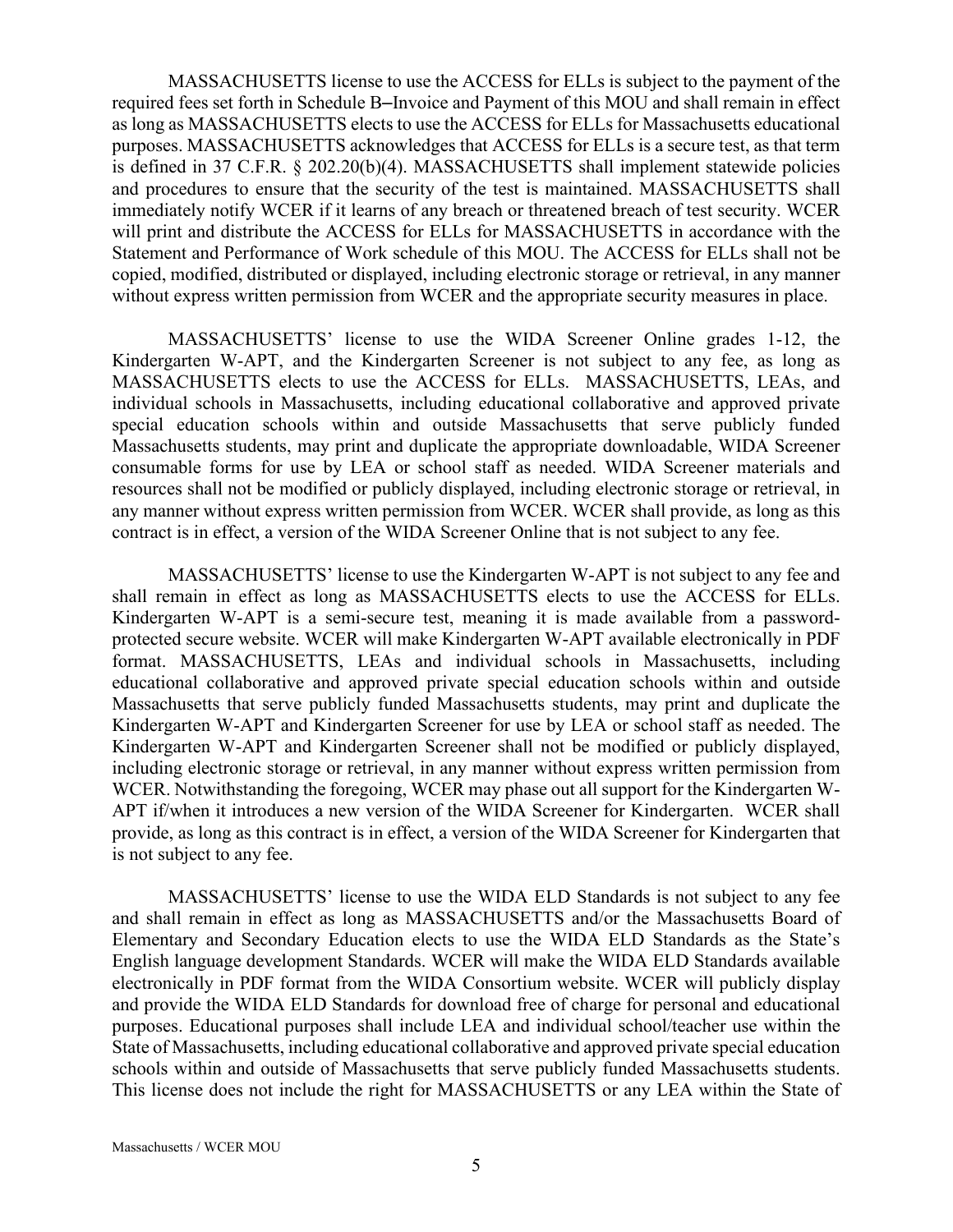Massachusetts to copy and distribute the WIDA ELD Standards beyond de minimis use (de minimis use is less than 100 copies per event, however, making copies for multiple planned events is not de minimis use). WCER will publish or license to publish full color bound copies of the WIDA ELD Standards and make available to MASSACHUSETTS, LEAs and other educators within the State of Massachusetts at a lower WIDA Consortium member rate. The WIDA ELD Standards shall not be modified or publicly displayed for electronic storage and retrieval in any manner without express written permission from WCER. However, linking to the WIDA Consortium website and stating the free availability of the WIDA ELD Standards is encouraged. WCER will grant additional permissions upon request but MASSACHUSETTS acknowledges that WCER may include additional reasonable restrictions for quality control purposes depending on the nature of the request.

MASSACHUSETTS' license to use the WIDA Language Standards is not subject to any fee and shall remain in effect as long as MASSACHUSETTS and/or the Massachusetts Board of Elementary and Secondary Education elects to use the WIDA Language Standards as the State's language standards. For purpose of this license, MASSACHUSETTS shall include any governmental agency of the State of Massachusetts. WCER will make the WIDA Language Standards available electronically in PDF format from the WIDA Consortium website. WCER will publicly display and provide the WIDA Language Standards for download free of charge for personal and educational purposes. Educational purposes shall include the following: LEA, individual school/teacher, non-profit agency use within the State of Massachusetts. This license does not include the right for MASSACHUSETTS, LEAs or non-profit agencies within the State of Massachusetts to copy and distribute the WIDA Language Standards beyond de minimis use (de minimis use is less than 100 copies per event, however, making copies for multiple planned events is not de minimis use). WCER will publish or license to publish full color bound copies of the WIDA Language Standards and make available to MASSACHUSETTS, LEAs, non-profits and other educators within the State of Massachusetts at a lower WIDA Consortium member rate. The WIDA Language Standards shall not be modified or publicly displayed for electronic storage and retrieval in any manner without express written permission from WCER or except in accordance with published guidelines issued by WIDA. However, linking to the WIDA Consortium website and stating the free availability of the WIDA Language Standards is encouraged. WCER will grant additional permissions upon request but MASSACHUSETTS acknowledges that WCER may include additional reasonable restrictions for quality control purposes depending on the nature of the request.

MASSACHUSETTS' license to use the WIDA Facilitator Toolkit is not subject to any fee and shall remain in effect as long as MASSACHUSETTS elects to use the ACCESS for ELLs. WCER will make the WIDA Facilitator Toolkit or a comparable resource available electronically from the password-protected section of the WIDA Consortium website. MASSACHUSETTS and Massachusetts' LEAs, including educational collaboratives and approved private special education schools within and outside Massachusetts that serve publicly funded Massachusetts students, may use the WIDA Facilitator Toolkit and its individual components for MASSACHUSETTS and LEA in-service training purposes. MASSACHUSETTS and LEAs may modify individual components of the WIDA Facilitator Toolkit only in accordance with WCER provided user guidelines. MASSACHUSETTS and LEAs shall not publicly distribute or display, including electronic storage or retrieval, any training materials from the WIDA Facilitator Toolkit, unless specifically permitted by WCER user guidelines or WCER.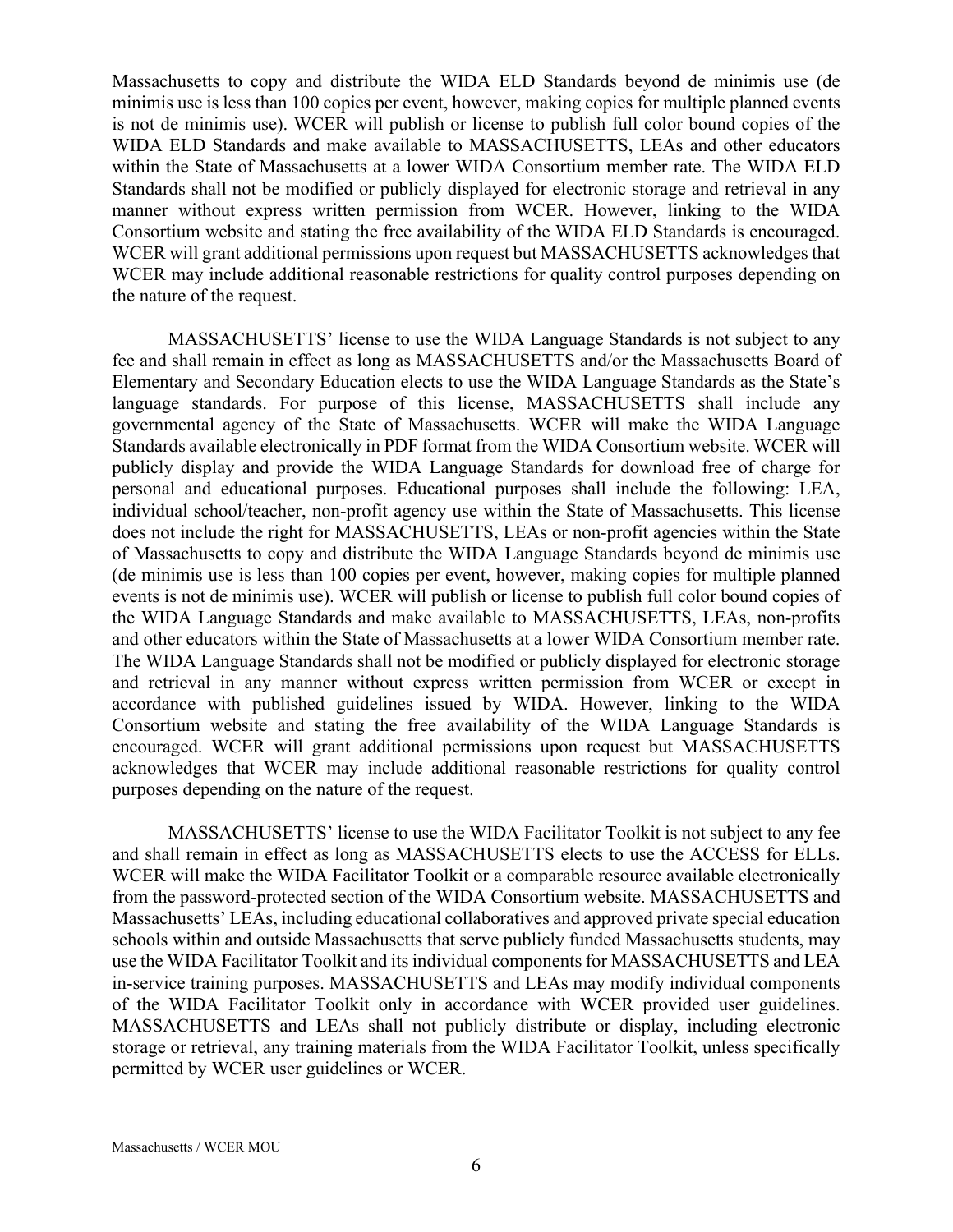MASSACHUSETTS' license to use the WIDA PL Materials is not subject to any fee and shall remain in effect as long as MASSACHUSETTS elects to use the WIDA ELD Standards. WCER will make the WIDA PL Materials available electronically to MASSACHUSETTS prior to any professional learning. MASSACHUSETTS will be responsible for copying and distributing WIDA PL Materials to participants of MASSACHUSETTS sponsored professional learning offerings. The WIDA PL Materials shall not be modified or publicly displayed for electronic storage and retrieval in any manner without express written permission from WCER.

MASSACHUSETTS' license to use the ACCESS for ELLs technical documents and research reports is not subject to any fee and shall remain in effect as long as MASSACHUSETTS elects to use the ACCESS for ELLs. WCER will make the ACCESS for ELLs technical documents and research reports available electronically to MASSACHUSETTS from the public area of the WIDA Consortium website. All confidential and proprietary information will be removed from the ACCESS for ELLs technical documents and research reports that are posted in the public area of the WIDA Consortium website. MASSACHUSETTS will receive an individual electronic copy of all ACCESS for ELLs technical documents and research reports, including those documents and reports containing confidential and proprietary information. The ACCESS for ELLs technical documents and research reports shall not be modified and no documents or reports containing confidential and proprietary information shall be publicly displayed, including electronic storage and retrieval in any manner.

MASSACHUSETTS shall remove as soon as practicable any WIDA Works that it publicly displays, including electronic storage and retrieval systems, that WCER determines, in its sole discretion, contain confidential or proprietary information.

WIDA, the WIDA Consortium logo, WIDA MODEL and ACCESS for ELLs are trademarks of the Board of Regents of the University of Wisconsin System (collectively the "WIDA Trademarks"). Any use of the WIDA Trademarks shall inure to the benefit of WCER. MASSACHUSETTS acknowledges that WCER may, from time-to-time, issue trademark and copyright use guidelines and policies in order to maintain the proper use and integrity of the WIDA Trademarks and WIDA Works and the quality of WCER services and products. Current WIDA guidelines will be posted on the WIDA website or provided to MASSACHUSETTS as applicable. MASSACHUSETTS shall assist WCER in implementing any trademark and copyright use guidelines for all uses by MASSACHUSETTS LEAs, and MASSACHUSETTS Contractors (see below).

MASSACHUSETTS may contract with third parties ("MASSACHUSETTS Contractors") to provide services to LEAs and other educational agencies within the State of Massachusetts or organizations operating under the authority of MASSACHUSETTS that MASSACHUSETTS would otherwise provide ("In-service Activities"). Contracts for In-service Activities shall be limited to a set geographic territory set by MASSACHUSETTS ("In-service Area") and shall not authorize the provision of any WCER, WIDA or WIDA Consortium service, unless MASSACHUSETTS receives prior written authorization from WCER to do so. MASSACHUSETTS Contractors may charge a fee to cover the cost of providing In-service Activities. However, MASSACHUSETTS Contractors are prohibited from charging a greater fee to LEAs and other educational agencies outside of their In-service Area, if their In-service Area is smaller than the whole state territory.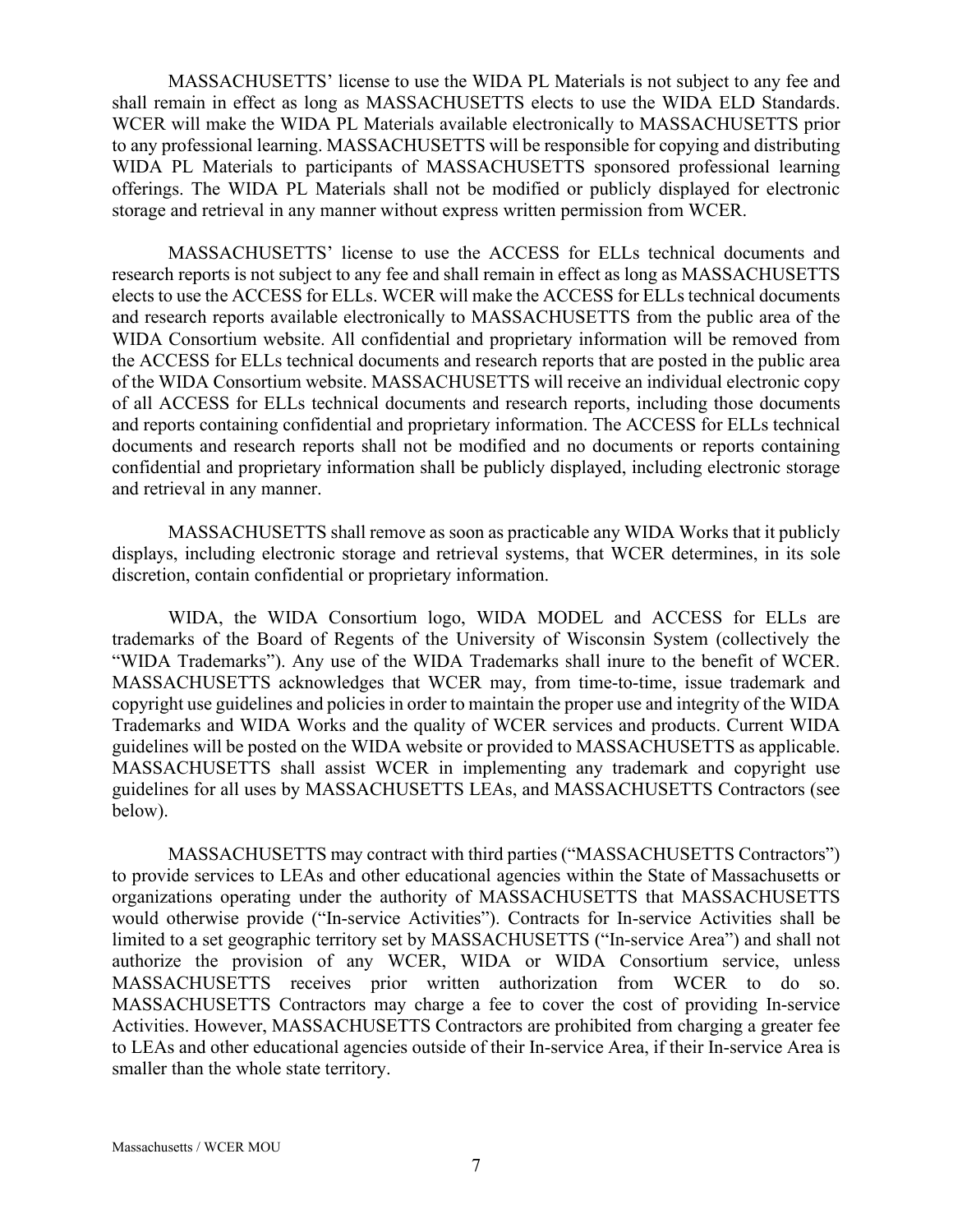### **EDUCATION RECORD RELEASE AND DATA USE**

The parties acknowledge that the unauthorized access to or dissemination of school student records is prohibited under state and federal law. In order to protect the privacy of students and parents, and to prevent the disclosure of MASSACHUSETTS' confidential information, the parties agree to enter the *Education Record Release and Data Use Agreement* attached as Schedule C to this MOU.

### **DISCLAIMER**

The parties acknowledge that the Massachusetts State Board of Elementary and Secondary Education sets educational policies, and the Massachusetts Department of Elementary and Secondary Education implements the educational policies for Massachusetts, including, but not limited to, the determination of how MASSACHUSETTS will meet the federal requirements under ESSA.

THE WIDA WORKS AND RELATED SERVICES OFFERED UNDER THIS MOU WERE DEVELOPED AS PART OF THE NON-PROFIT RESEARCH AND EDUCATIONAL ACTIVITIES OF THE UNIVERSITY OF WISCONSIN-MADISON, AND ARE PROVIDED TO MASSACHUSETTS AS PART OF THE UNIVERSITY'S MISSION OF OUTREACH AND SERVICE TO THE EDUCATIONAL COMMUNITY. THE UNIVERSITY HAS NO REASON TO BELIEVE THAT THE WIDA WORKS INFRINGE ON THE INTELLECTUAL PROPERTY RIGHTS OF ANY THIRD PARTY, OR ARE UNFIT FOR THE PURPOSES DESCRIBED IN THIS MOU; HOWEVER, DUE TO THE NON-COMMERCIAL NATURE OF THE UNIVERSITY IT CANNOT PROVIDE WARRANTIES FOR THE WIDA WORKS, INCLUDING BUT NOT LIMITED TO WARRANTIES OF MERCHANTABILITY, FITNESS FOR A PARTICULAR PURPOSE, AND NON-INFRINGEMENT. Neither party shall be liable under this MOU for any special, consequential, indirect or incidental damages.

### **TERMINATION**

The parties shall provide notice, in writing, of any failure to keep in force any of the terms and conditions of this MOU. The parties shall have the right to terminate this MOU without cause at any time during the term by giving sixty (60) days' notice in writing. Upon termination, WCER shall be paid for all services detailed in Schedule A-Statement and Performance of Work satisfactorily rendered up to the date of termination. Notwithstanding termination, the provisions on intellectual property and confidentiality shall survive termination.

Each party shall notify the other party immediately upon receiving information at any time that lack of continued governmental funding or any other set of circumstances may prevent continuation of this project. WCER acknowledges that MASSACHUSETTS may suspend or terminate this MOU upon providing notice of discontinuation of governmental funding.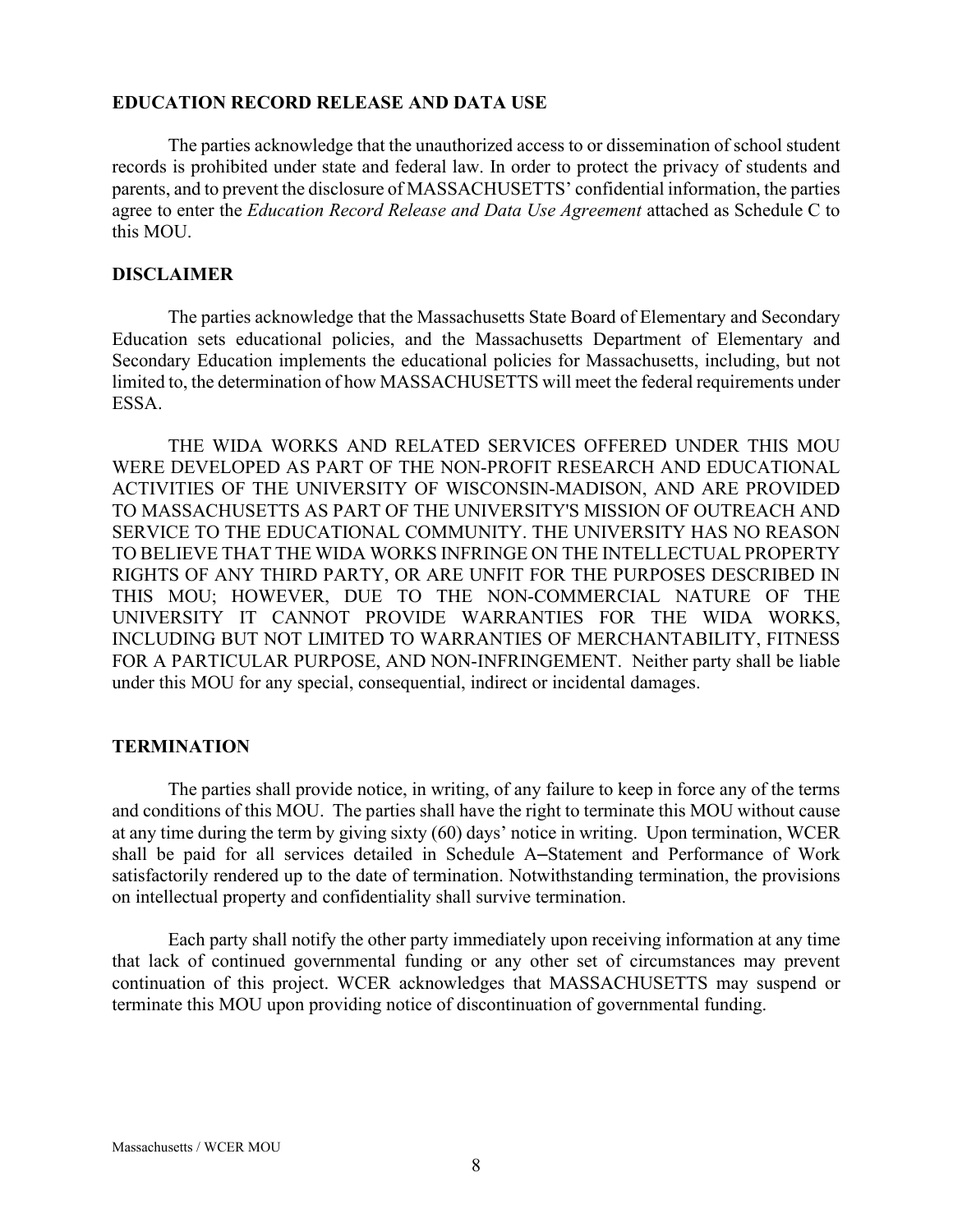### **LIABILITY PROTECTION AND HOLD HARMLESS**

The State of Wisconsin is self-funded for State liability purposes. The State's Self-Funded Liability Program provides coverage against claims made as the result of the negligent acts of University officers, employees and agents. The State's liability protection is afforded under Wisconsin Statute 895.46 (1) and extends to all employees in the course and scope of their duties.

Neither party shall be liable for the acts and omissions of the other.

### **FORCE MAJEURE**

Neither party is responsible for any inability or failure to comply with the terms of this Agreement due to causes that are beyond its control and that occur without the negligence or malfeasance of such party. These causes include but are not restricted to: fire, storm, flood, earthquake, explosion, acts of the public enemy, war, rebellion, insurrection, mutiny, sabotage, epidemic, pandemic, quarantine restrictions, labor disputes, embargoes, acts of God, and acts of the United States or any other government—including the failure of any government to grant export or import licenses or permits.

### **MISCELLANEOUS**

This MOU may be amended at any time by mutual consent set forth in writing.

In the event of a disagreement regarding the terms or implementation of this MOU, the parties agree to discuss their dispute in good faith and make best efforts to achieve a mutually agreed-upon resolution.

MASSACHUSETTS acknowledges that WCER is a research center/sub-unit of the University of Wisconsin System and therefore, is an agency of the State of Wisconsin Government. Nothing in this agreement shall be construed as waiving the sovereign immunity of the State of Massachusetts or the State of Wisconsin.

WCER shall comply with all federal and state laws. WCER and its subcontractors shall comply with Federal and State of Wisconsin non-discrimination laws, including the Wisconsin Fair Employment Act and similar federal law.

WCER receives federal funds and is therefore subject to federal regulations regarding federal fund recipients. WCER certifies that it complies with all federal funding certifications and assurances required by the U.S. Office of Management and Budget. WCER certifies that it and its principal officers are not debarred, suspended, proposed for debarment, declared ineligible, or voluntarily excluded by any federal department or agency from doing business with the Federal Government. WCER certifies that it is in compliance with the Federal Immigration Reform and Control Act and that it verifies the employment eligibility of all of its employees. Additional information on WCER's representations and certification can be obtained from the federal system for award management website under DUNS: 626535538.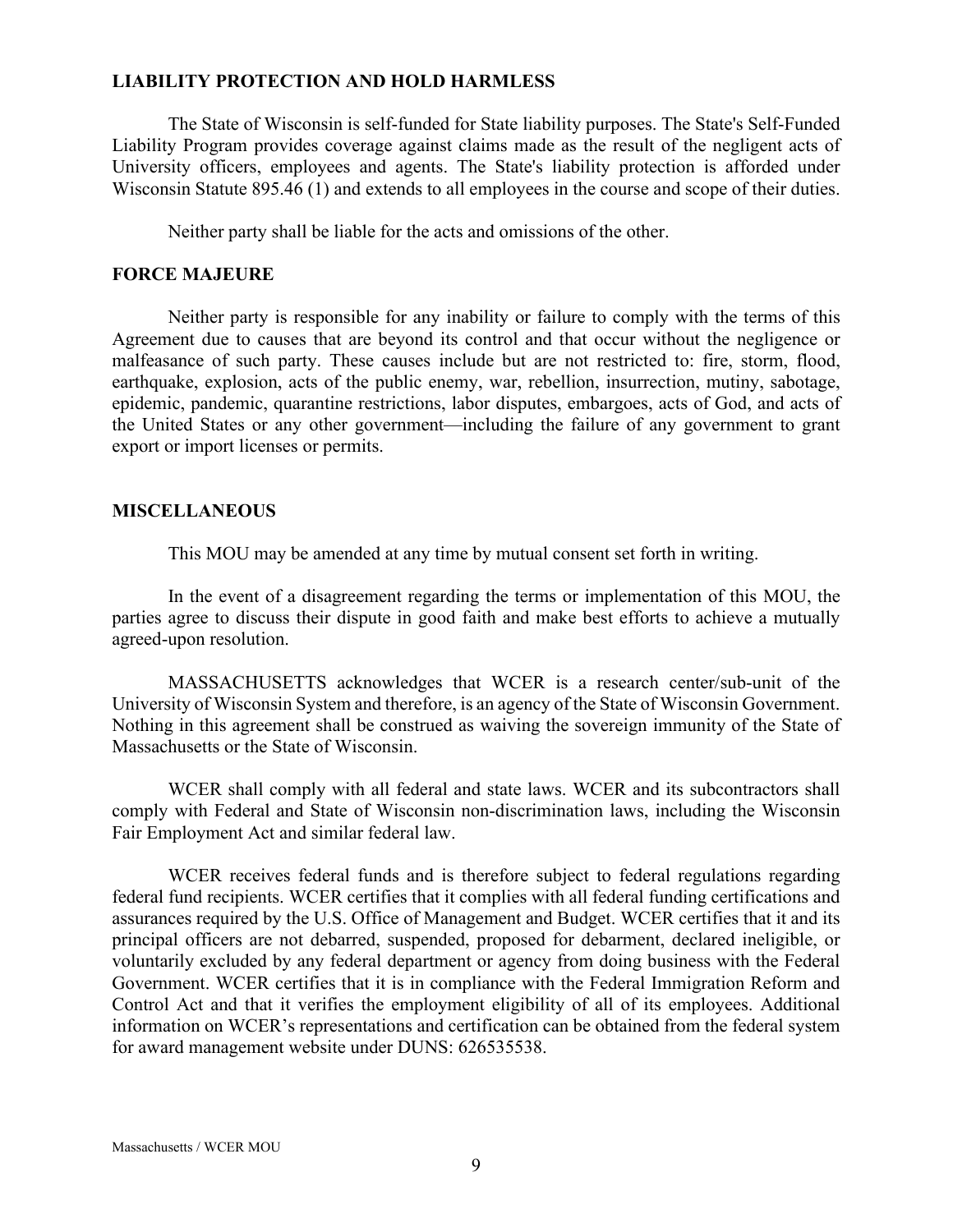This memorandum of understanding will become effective once MASSACHUSETTS and WCER both sign it. The date of this memorandum of understanding shall be the date on which it is signed by the last party to sign it.

# **For Massachusetts Department of Elementary and Secondary Education**

MAC. Pily

06/24/2021

Jeffrey C. Riley Date Commissioner Massachusetts Department of Elementary and Secondary Education

**For WCER**

Vasanthi Pillai, Managing Officer Date Research & Sponsored Programs University of Wisconsin-Madison

06/14/2021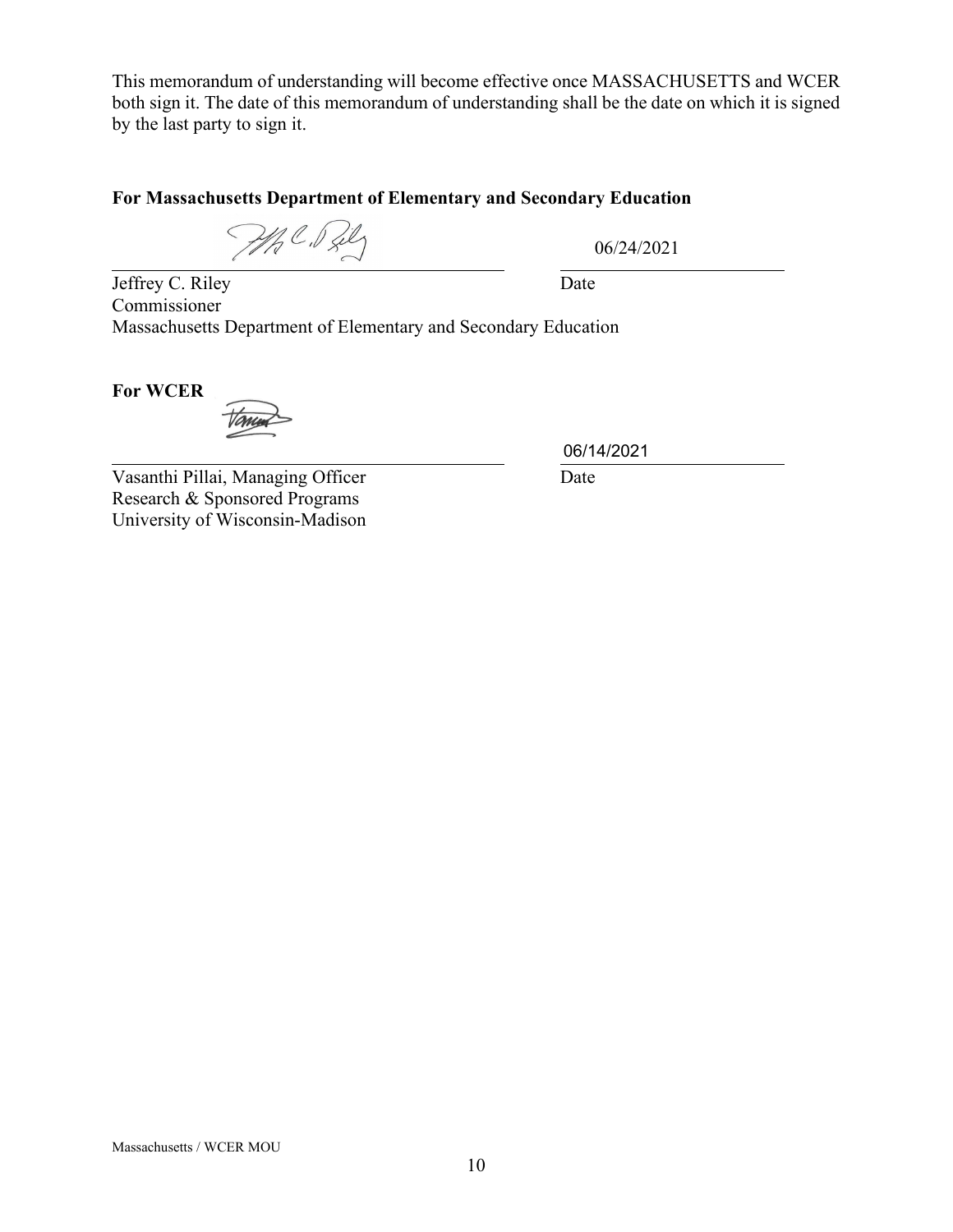### **Schedule A**

### **STATEMENT AND PERFORMANCE OF WORK**

WCER shall provide the professional services listed in paragraphs (a) through (c). The professional services set forth below shall be performed: (i) using the requisite degree of skill, care and diligence; and (ii) in accordance with professional standards consistent with nationally recognized contractors performing similar professional services.

- a. WCER shall develop, administer and score the ACCESS for ELLs assessment for 2018– **2019, 2019‒2020, and two optional renewal years** upon mutual agreement of the parties, in accordance with the following:
	- i. The assessment will be administered online unless the following exceptions apply: a student requires a printed version of the assessment as an accommodation or a district/school does not have the required IT infrastructure to administer the online version.
	- ii. WCER shall coordinate/oversee the PDSR Contractor. The PDSR Contractor may include an additional 15% of printed test booklets in its distribution to LEAs in order to accommodate fluctuations in ELL populations in larger districts. In addition to the per student charge for the ACCESS for ELLs administration, MASSACHUSETTS shall be responsible for actual printing and distribution costs of unused tests printed and distributed in excess of 120% of the number of actual students tested.
	- iii. WCER, through the PDSR Contractor, will use best efforts to provide error free printing, distribution, scoring and reporting of the ACCESS for ELLs assessment. WCER shall correct and provide replacement materials for any errors in printed test booklets that materially affect the reliability or validity of the test at no cost to MASSACHUSETTS and Massachusetts' LEAs. WCER shall issue an errata sheet for all errors that do not materially affect the reliability or validity of the test at no cost to MASSACHUSETTS and Massachusetts' LEAs.
	- iv. MASSACHUSETTS shall determine each year, through consultation with the PDSR Contractor, the testing year window dates, e.g. pre-coding, test ordering, test delivery, test window, etc. MASSACHUSETTS shall be responsible for informing Massachusetts LEAs of the annual testing year window dates and schools' corresponding task responsibilities, e.g. online ordering and corrections submissions. MASSACHUSETTS shall take steps to encourage accurate ordering by Massachusetts' schools to prevent over-ordering of test booklets.
	- v. WCER shall provide a MASSACHUSETTS Profile that establishes communication protocols, describes MASSACHUSETTS' policies, test delivery specifics, and any additional cost options per MOU. This MASSACHUSETTS' Profile will be shared with the WCER and DRC Help Desks to ensure MASSACHUSETTS-specific protocols are followed. The MASSACHUSETTS Profile will be updated in collaboration with MASSACHUSETTS.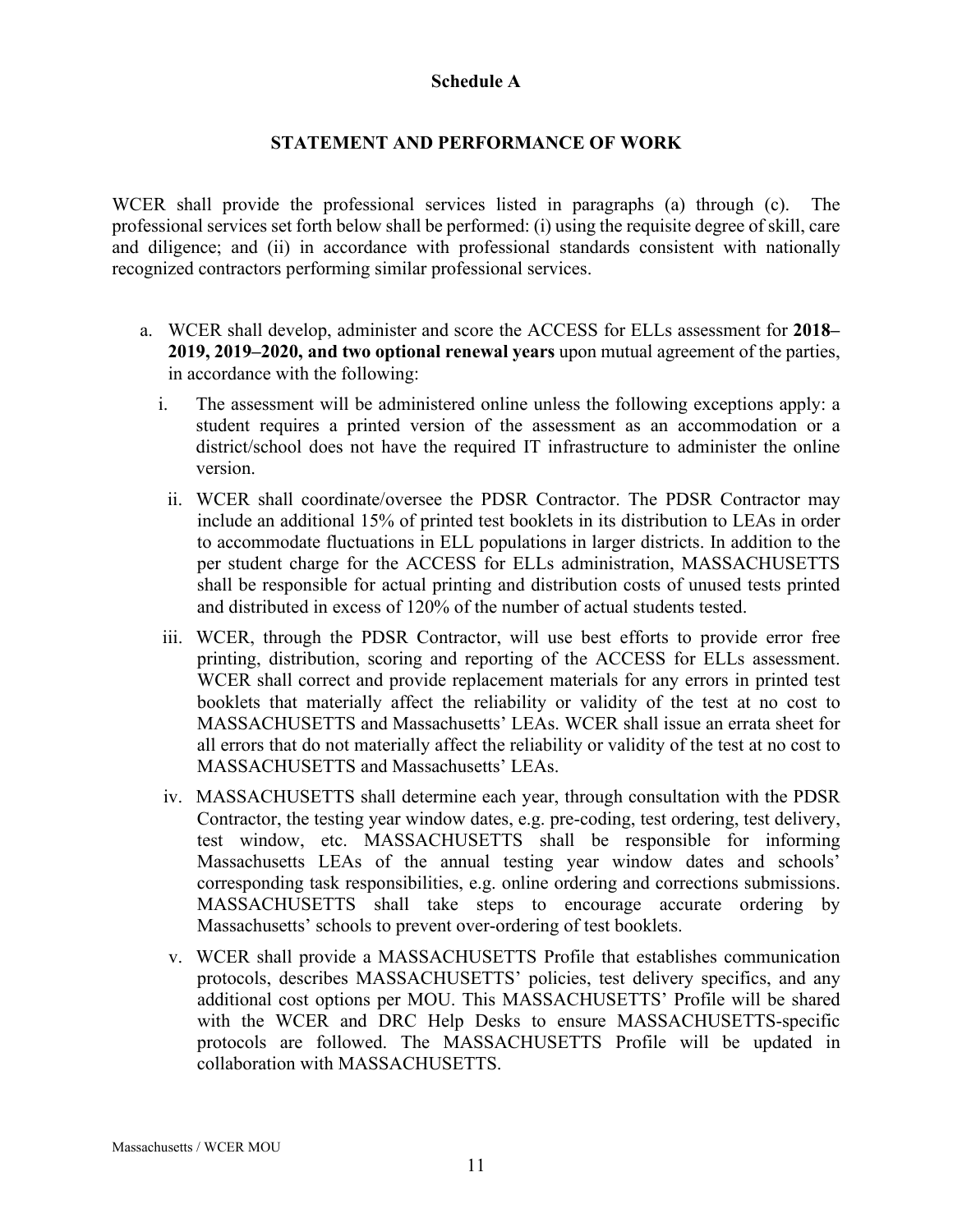- vi. Printing, distribution, scoring, and reporting policies and procedures include the following:
	- 1. DRC will provide a secure, web-based ordering system and administrative portal supported by toll-free customer service representatives (September through May, 6:00 am–8:00 pm CT and June through August, 6:00 am–6:00 pm CT). LEAs may contact a customer service representative via email at WIDA@datarecognitioncorp.com. DRC will provide the minimum web browser requirements for the administrative portal on the login page of the administrative portal.
	- 2. MASSACHUSETTS will send student identification and demographic data via file upload through the administrative portal. DRC will populate student testing records for students testing online, and produce Pre-ID labels for all students taking paper-based tests. Pre-ID labels will be packaged with the testing materials for each school.
	- 3. Any submission of information for Pre-ID labels past the valid submission window will result in a late submission fee.
	- 4. DRC will consult with MASSACHUSETTS and share a preview of MASSACHUSETTS specific ordering items in advance of school ordering to determine the appropriate file formats, ordering instructions, and other related information.
	- 5. DRC will provide test materials in large-print format upon request. Schools shall place their orders during the test ordering window to ensure on-time delivery of large-print materials.
	- 6. DRC will provide test materials in braille format upon request, for a fee. Schools shall place their orders through the test ordering window to ensure on-time delivery of braille materials.
	- 7. If a student requires additional accommodations, the LEA or school shall consult with MASSACHUSETTS to determine the appropriate assessment options, if any.
	- 8. Through the administrative portal, DRC will provide software downloads for the DRC INSIGHT secure browser, which will be used as the secure test administration platform for all students testing online.
	- 9. DRC will ship orders of initial and additional test materials to each school as ordered by the school.
	- 10. DRC will use United Parcel Service (UPS) for distribution to schools. Materials will be shipped to arrive two (2) weeks prior to the opening of the assessment window in Massachusetts. Special arrangements can be made to provide material earlier to specific sites, if approved by the WCER. Delivery of materials will be scheduled during regular school hours, 9:00 am to 3:00 pm in the appropriate time zone. DRC will send email notifications to test coordinators when materials are shipped. All sites receiving a large volume of material will receive notification at least 24 hours before the materials are delivered. All shipments will be designated as "inside delivery required" and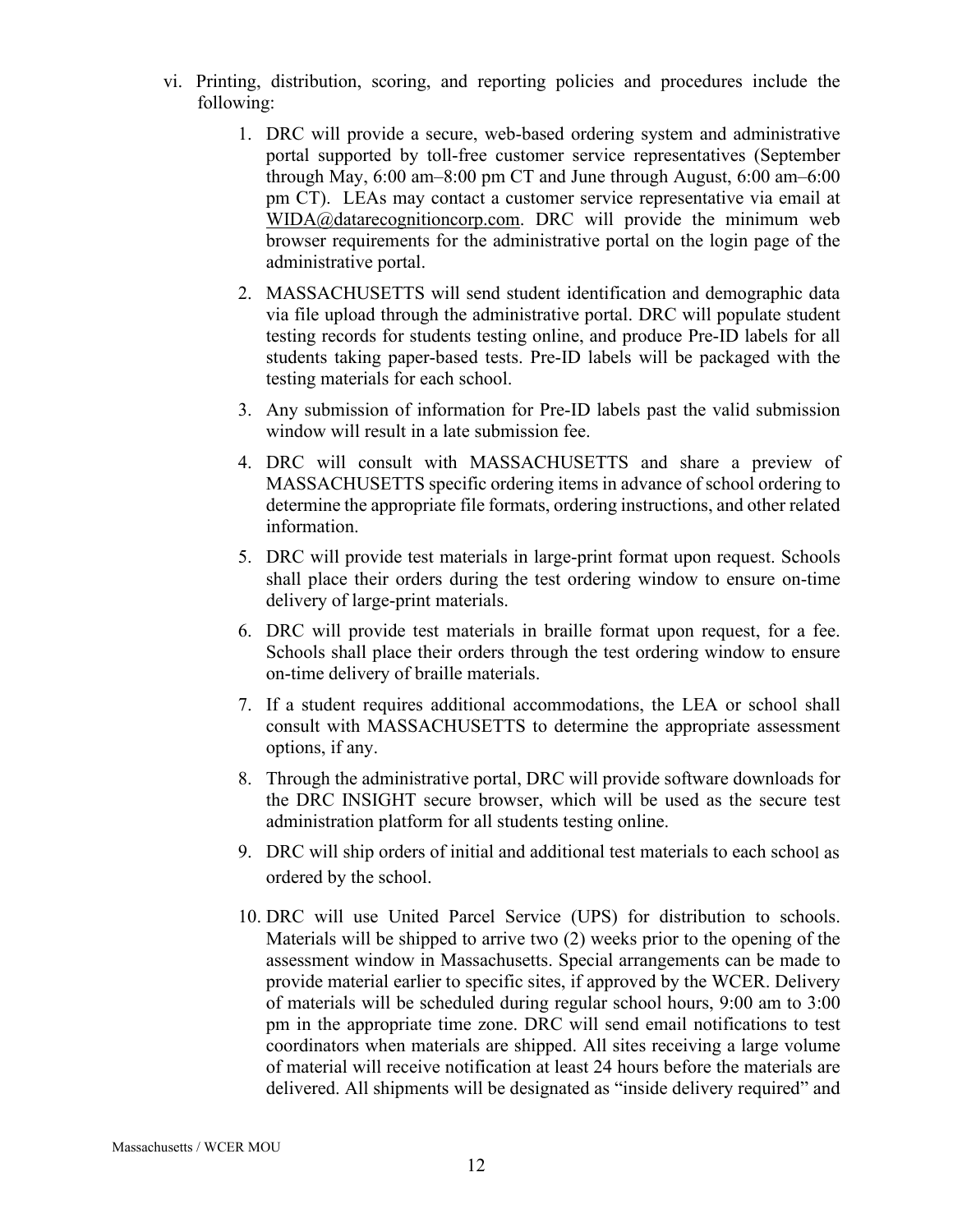"secure testing materials enclosed." Signatures of receipt will provide proof of delivery and allow DRC and districts and schools to track all shipments. DRC will provide all district- and school-specific return shipping labels and forms and will be responsible for all costs associated with the return of materials. DRC may include an additional 15% of test booklets in its distribution to schools in order to accommodate fluctuations in EL populations in larger districts.

- 11. Schools will place additional test materials orders, as needed, to conduct testing (if applicable) and DRC will ship the orders directly to the appropriate schools within 3 days of order receipt. If overnight or two-day expedited shipping is needed by the school, then shipping charges may apply. Additional materials orders beyond the one (1) allowed per school may require approval from MASSACHUSETTS.
- 12. DRC will scan student booklets to capture each student's test data. Booklets that cannot be scanned due to damage or extenuating circumstances will be reported to MASSACHUSETTS.
- 13. DRC will connect each student's data with a unique identification number.
- 14. Test scoring personnel will be overseen by the ACCESS for ELLs Scoring Director, housed at DRC. All test materials will be identified and scored using the unique identification number assigned during test data capture. Twenty percent of all items will be blind double-scored and the Scoring Director will monitor scorers daily to ensure inter-rater reliability of 70% or higher.
- 15. DRC shall provide electronic reports and data files to MASSACHUSETTS, and to Massachusetts' LEAs and schools via the administrative portal, and printed score reports, as described below. Custom and specialized reports are available from DRC for additional charges.
	- a. MASSACHUSETTS will receive:
		- initial and final draft data in electronic format, including all demographic and student response data collected, raw, scale scores, and proficiency levels are included in the file
		- MASSACHUSETTS (State) Frequency Report.
		- Flash drive containing all Individual Student Reports; School, District, and State Frequency Reports; Student Roster Reports
	- b. Massachusetts **LEAs** will receive 1 copy of the following reports:
		- District Frequency Report.
	- c. Massachusetts **schools** will receive 1 copy of the following reports:
		- School Frequency Report.
		- Student Roster Report.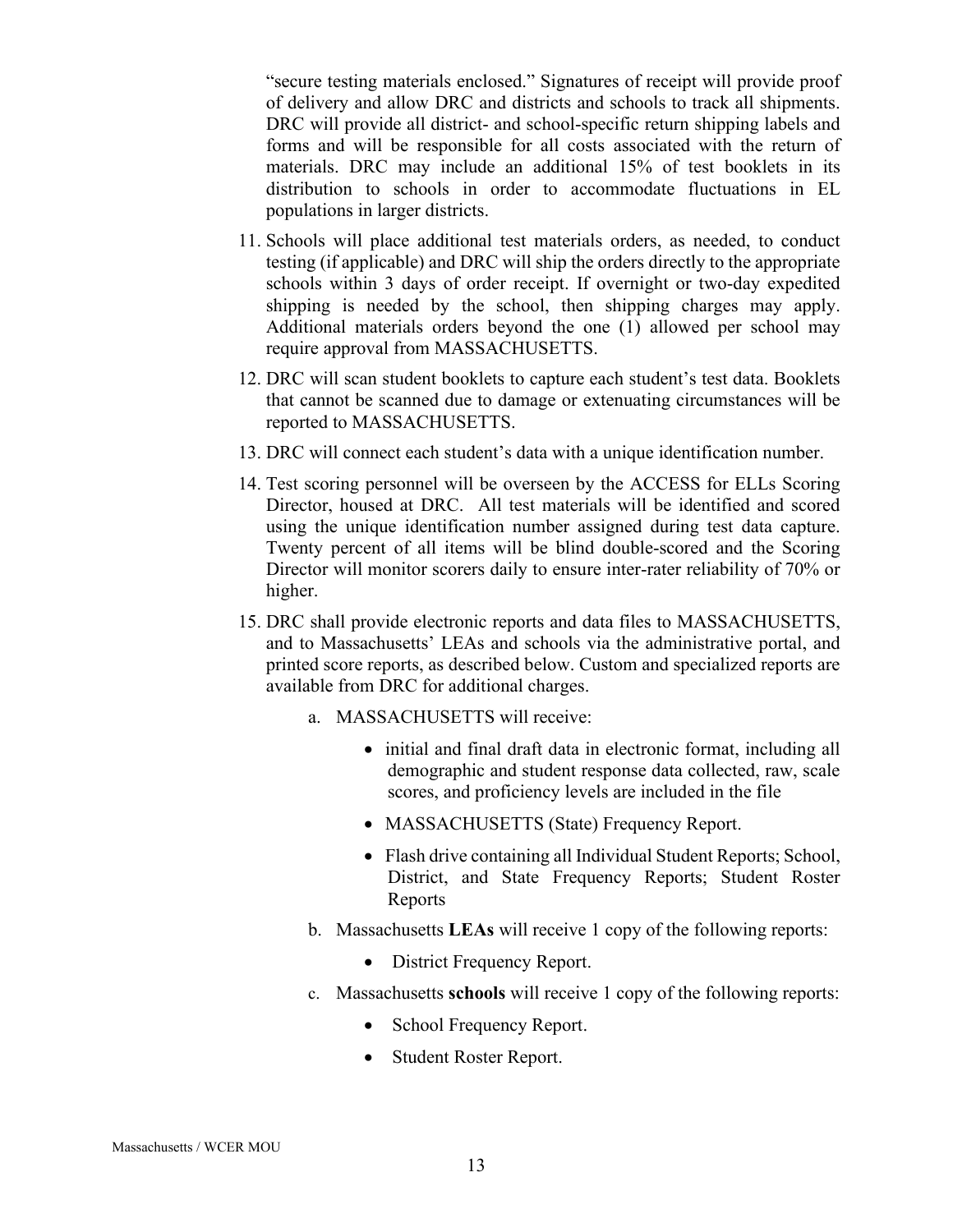- Individual Student Report (in English; electronic files in AMS include summative student reports in both English and Spanish)
- vii. Schools shall return tests to DRC for scoring and reporting. Reports will be available on the mutually agreed upon date.
- viii. General Data Corrections/Booklet Searches after the Data Validation window has closed and/or Scoring Appeals will be provided by DRC upon request.
	- 1. A combined total of **Twenty-six** (**26**) General Data Corrections/Booklet Searches (after Data Validation window has closed) and/or Scoring Appeals are included in the price of the ACCESS for ELLs assessment.
	- 2. General Data Corrections/Booklet Searches (after Data Validation window has closed) and/or Scoring Appeals beyond the number included in the price of the assessment are available from DRC for additional charges.
	- 3. Scoring Appeal If it is found that the score was incorrectly calculated, there will be no charge for the Scoring Appeal
- b. WCER shall provide technical assistance to and in consultation with MASSACHUSETTS.
	- i. Technical assistance (TA) shall consist of providing MASSACHUSETTS with analysis and consultation concerning MASSACHUSETTS ACCESS for ELLs test score data in relation to MASSACHUSETTS' and Massachusetts' LEAs' requirements.
	- ii. Up to eight hours of TA per testing year are included in the price of the ACCESS for ELLs assessment. The included hours of TA do not include any on-site visits. MASSACHUSETTS may obtain additional TA as needed at the daily rate in place at the time of ordering. MASSACHUSETTS shall submit a purchase order to WCER to obtain additional TA. TA hours expire on June  $30<sup>th</sup>$  of each testing year and cannot be rolled over from year to year.
- iii. WCER shall produce a technical report on the ACCESS for ELLs assessments that, at a minimum, fulfills federal requirements regarding the technical quality of English language proficiency assessments. The non-confidential technical report shall be made available for download on WCER's website.
- iv. WCER may create and provide MASSACHUSETTS with access to a comprehensive, longitudinally-based, online dashboard application comprising of aggregate ACCESS for ELLs assessment information and data from other national databases in support of MASSACHUSETTS educational programs. The dashboard will only contain aggregate and/or de-identified data in accordance with Schedule C–Education Record Release and Data Use Agreement.
- c. WCER shall provide test administration training and professional learning services to MASSACHUSETTS and Massachusetts' LEAs in consultation with MASSACHUSETTS.
	- i. Test administration training
		- 1. WCER shall provide separate training modules for online and paper-based ACCESS for ELLs administration.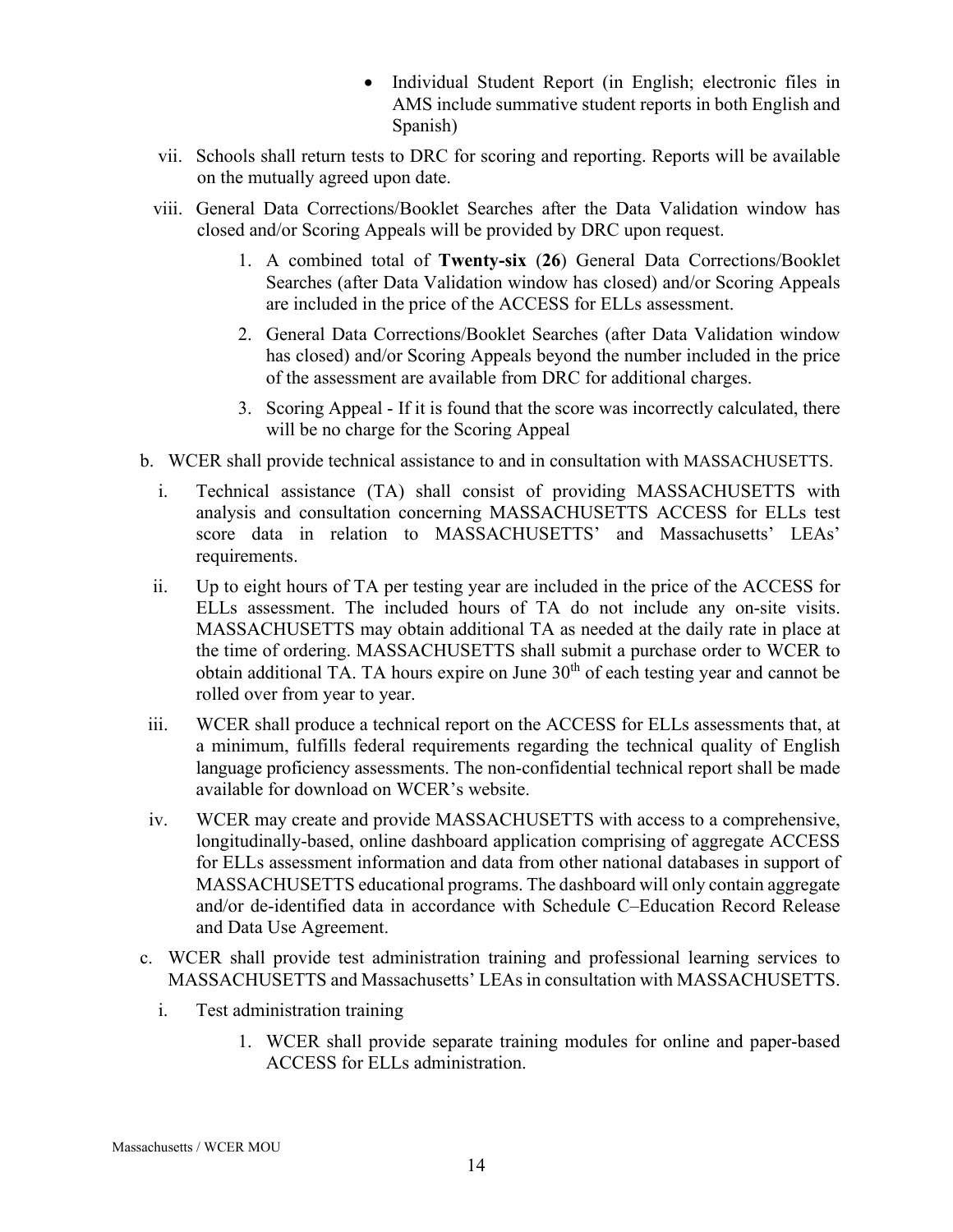- a. Both training modules will be delivered online from the passwordprotected area of the WIDA website. User accounts shall be set up according to MASSACHUSETTS in consultation with WCER. User accounts will include training certification and test administrator security agreements.
- b. Paper-based administration. Everyone who administers the paper-based ACCESS for ELLs test needs to take training and receive their training certification. Training certification for paper-based administration will require completion of all applicable training units and passing all applicable quizzes. Certification through the paper-based administration training program shall produce an electronic record of those who have passed the online quizzes and it shall provide a certificate to the test administrator completing the course.
- c. Online administration. Everyone who administers the online ACCESS for ELLs test needs to take training and receive their training certification. Training certification for online administration will require completion of all applicable training units. Certification through the online administration training program will consist of a certification checklist and shall produce an electronic record of those who completed the training and it shall provide a certificate to the test administrator completing the course.
- d. Webinars for the MASSACHUSETTS State Education Agency. WCER shall provide a series of multi-state webinars for SEA support. These webinars will be conducted live and recorded. Webinars will be archived on the SEA secure portal on wida.us.
- e. Webinars for Local Education Agencies. WCER shall provide a series of multi-state webinars in support of Local Education Agencies and schools. These webinars will be conducted live and recorded. Webinars will be archived on a secure page on wida.us.
- f. WCER will provide MASSACHUSETTS with a Checklist detailing ACCESS for ELLs administration procedures. WCER will collaborate with MASSACHUSETTS to ensure that procedures are state-specific.
- 2. WCER shall provide technical support to MASSACHUSETTS and its LEAs' test administrators through the Client Services Center (CSC). The CSC shall be available to assist with registering for the online training programs and troubleshooting technical difficulties related to WIDA online resources as well as answering any ACCESS for ELLs and WIDA Screener related question. Technical questions concerning the test ordering platform or testing platform will be referred to the DRC Help Desk. The CSC representatives shall be available in April-October, Monday-Thursday, 8:00 am-5:00 pm Friday, 8:00 am-4:30 pm, and in November-March, Monday-Thursday, 7:00 am-7:00 pm Friday, 7:00 am-5:00 pm and shall be available via email  $(help@wida,us)$ , through the WIDA website (www.wida.us), or by toll free telephone (1-866-276-7735).
- ii. Professional Learning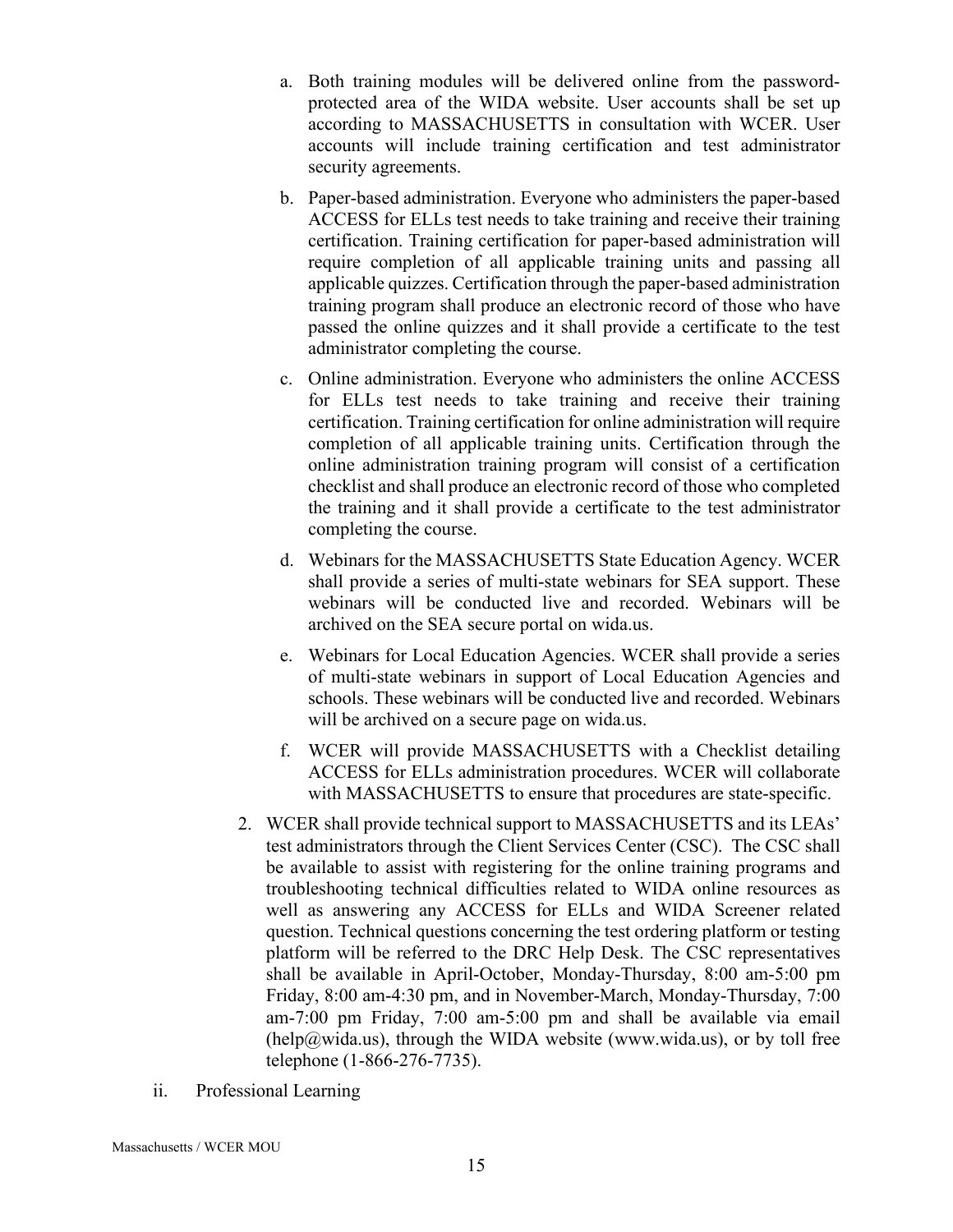- 1. The parties shall cooperatively develop a plan for offering professional learning (PL) activities related to the administration of the ACCESS for ELLs assessment and use and classroom implementation of the WIDA ELD Standards by Massachusetts educators. The activities shall be geared toward helping MASSACHUSETTS and its LEAs meet their Title I and III requirements.
- 2. Twenty-Six (26) PL Units for testing year 2021-2022 are included in the price of the ACCESS for ELLs assessment. PL Units expire on June 30<sup>th</sup> of each testing year and cannot be rolled over from year to year. The number of PL units included in the price is subject to change based on the number of students tested in the previous testing year:

| <b>Students Tested</b> | <b>PL Units</b> |
|------------------------|-----------------|
| 65,000-84,999          | 22 Units        |
| 85,000-104,999         | 26 Units        |
| 105,000-124,999        | 30 Units        |

- 3. WCER will send electronic copies of all course materials for workshops to MASSACHUSETTS in advance of the training. The electronic materials will include printing instructions and room set-up instructions. MASSACHUSETTS shall be responsible for any participant registration and making and distributing all necessary hard copies of course materials, or providing online access for participants to print materials.
- 4. MASSACHUSETTS is responsible for local expenses (e.g., rental of meeting space, participant's per diems, and substitute teachers).
- 5. MASSACHUSETTS shall submit a purchase order to WCER to obtain additional professional learning services.
- 6. If MASSACHUSETTS cancels a jointly scheduled professional learning offering for which WCER has incurred non-cancelable costs, then MASSACHUSETTS may either reimburse WCER for the incurred costs and reschedule the professional learning offering or it may elect to relinquish the professional learning units altogether at no additional cost to MASSACHUSETTS. The non-cancelable costs are as follows:

| Time                                  | <b>Cancellation</b>                                                               | <b>Rescheduling</b>                                                                                               |
|---------------------------------------|-----------------------------------------------------------------------------------|-------------------------------------------------------------------------------------------------------------------|
| $22-42$ days<br>prior to the<br>event | $$500 + Travel costs +$<br>\$200 per Additional Day<br>OR.<br>1 Unit              | 50% of the total first day<br>cancellation fees $+$<br>additional $day(s)$ cancelation fee<br><b>OR</b><br>1 Unit |
| $0-21$ days<br>prior to the<br>event  | $$2,000 + Travel costs +$<br>\$700 per Additional Day<br>OR<br>Workshop Unit Cost |                                                                                                                   |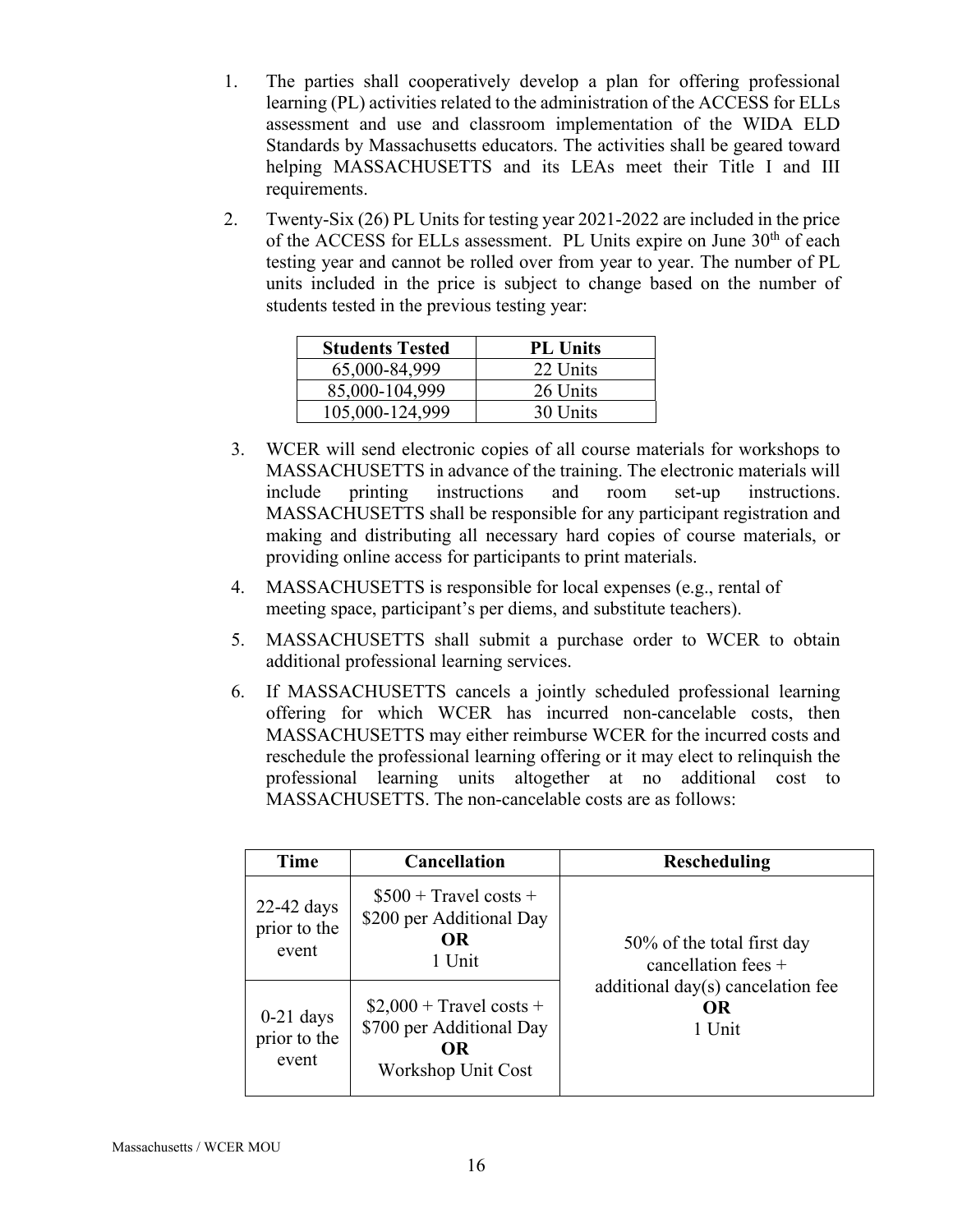- a. No penalty will be incurred for professional learning offerings cancelled 43 days or more prior to the event.
- b. WIDA facilitators will make every effort to be on-site for workshops. In the event that WCER must cancel an event, MASSACHUSETTS will receive an additional webinar in addition to rescheduling the workshop.
- c. Cancellations due to weather will be rescheduled at no charge within the same academic year.
- 7. WCER will provide ELD Standards training and other instructional resources online.
- 8. A minimum 50% of PL Units allocation must be delivered through a menu of e-learning options.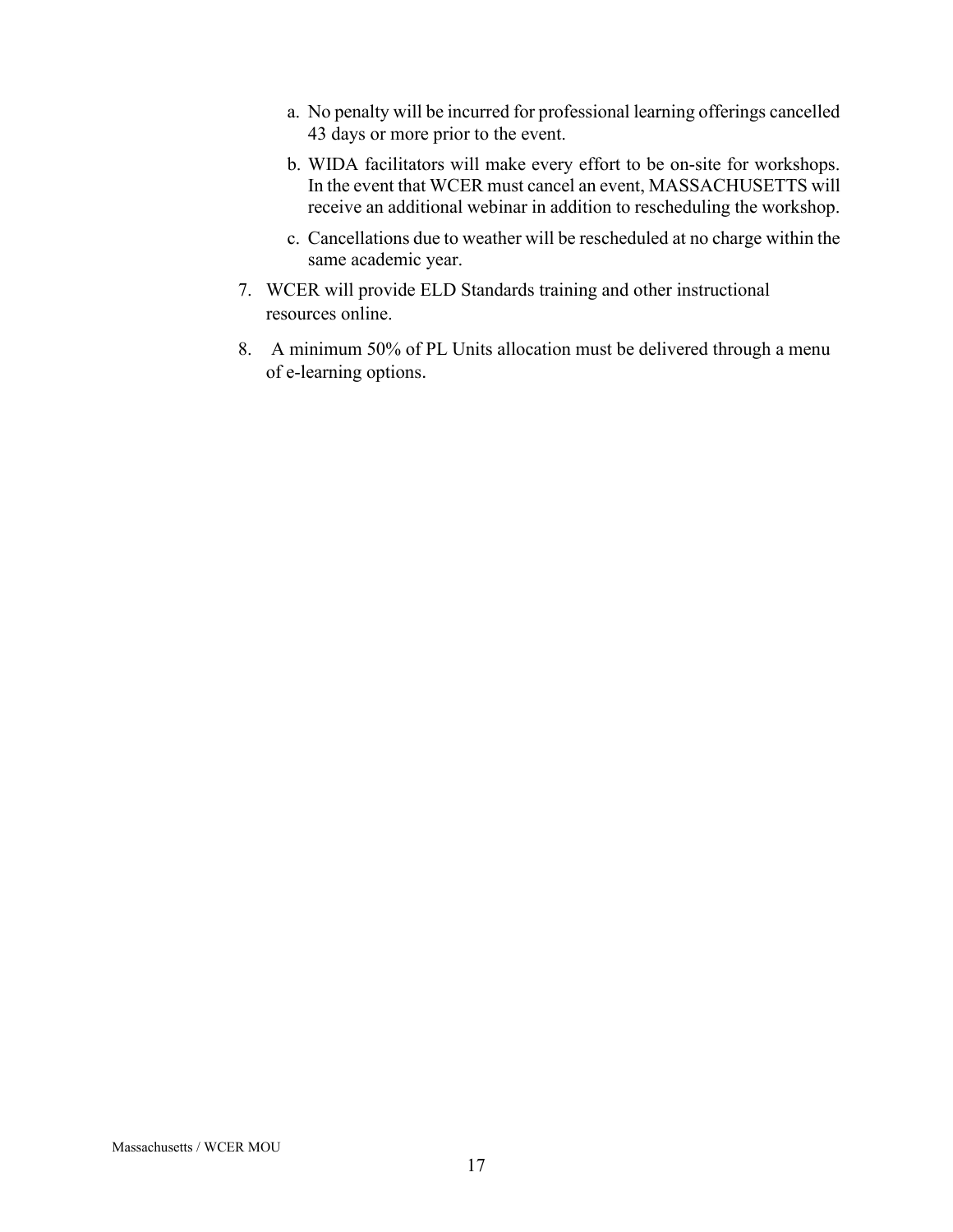### **Schedule B**

### **INVOICE AND PAYMENT**

## **PAYMENT SCHEDULE**

For professional services rendered in accordance with this MOU and the Statement and Performance of Work in Schedule A, MASSACHUSETTS shall pay WCER the following fees:

a. MASSACHUSETTS agrees to pay the yearly ACCESS for ELLs costs as follows:

| <b>Testing Year</b>                                                     | 2021-2022       |
|-------------------------------------------------------------------------|-----------------|
| <b>Online Test</b><br>(per student)                                     | \$27.75         |
| Paper Test<br>(per student)<br><b>Alternate ACCESS</b><br>(per student) | \$27.75         |
|                                                                         | \$141.25        |
| <b>Braille Test</b><br>(per student)                                    | \$187.75        |
| Total Pop. Est.                                                         | 98,715          |
| Online Pop. Est.                                                        | 85,000          |
| Paper Pop. Est.                                                         | 12,000          |
| Alternate Pop. Est.                                                     | 1,700           |
| Braille Pop. Est.                                                       | 15              |
| Online Cost Est.                                                        | \$2,358,750.00  |
| Paper Cost Est.                                                         | \$333,000.00    |
| Alternate Cost Est.<br>(inc. test development)                          | \$240,125.00    |
| <b>Braille Cost Est.</b>                                                | \$2,816.25      |
|                                                                         |                 |
| Extra Copy of ISR<br>(Parent/Guardian Report)                           | 20,000.00       |
| Ship to Schools                                                         | \$20,000.00     |
| Discount over 75,000 Tests<br>$($1.50$ per student)                     | $(\$35,572.50)$ |
| <b>Total Cost Estimate</b>                                              | \$2,939,118.75  |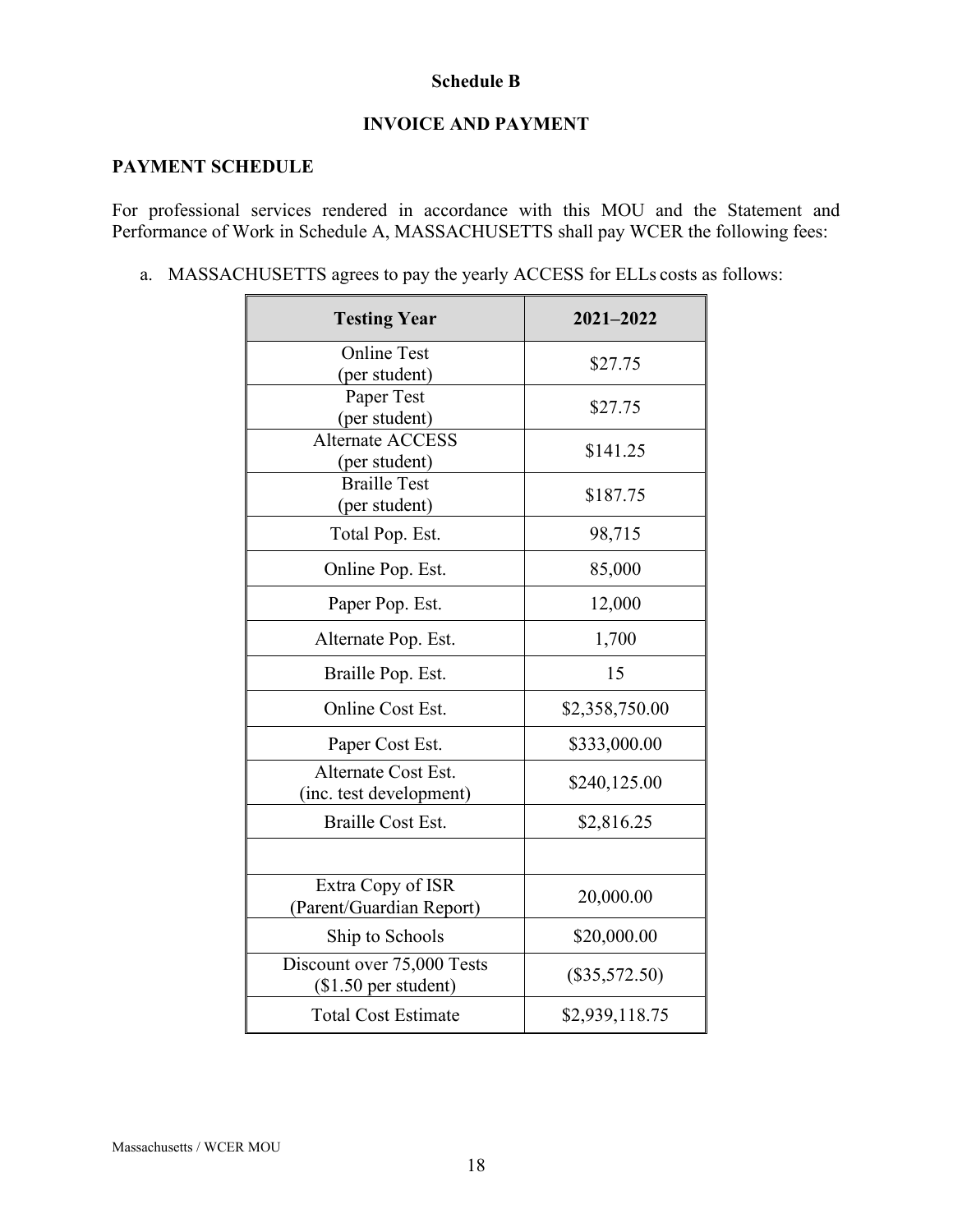- 1. For testing year 2021**‒**2022, if more than 75,000 students are tested by MASSACHUSETTS, WCER will discount the price of the online and/or paper test by \$1.50 for the number of students tested in excess of 75,000 students. Future volume price discounts will be announced when future ACCESS pricing is determined.
- 2. WCER shall invoice MASSACHUSETTS for test development and pre-operational costs of \$1,250,000 on or before December 1 and MASSACHUSETTS shall pay within 45 calendar days.
- 3. WCER shall invoice MASSACHUSETTS for the balance of the cost, based on the actual number of students tested, upon completion and delivery of the annual test reports and MASSACHUSETTS shall pay within 45 calendar days.
- b. WCER shall invoice MASSACHUSETTS for the shipping and receiving of paper test materials (including overage) to and from Massachusetts schools, rather than to and from LEAs, at an additional cost of \$.99 per student per year, exclusive of Boston public schools which is included in the base price and MASSACHUSETTS shall pay within 45 calendar days.
- c. WCER will invoice MASSACHUSETTS for the printing and distribution costs of unused tests ordered, printed and distributed in excess of 120% of the number of actual students tested and MASSACHUSETTS shall pay within 45 calendar days.
- d. WCER will invoice MASSACHUSETTS for the cost of General Data Corrections submitted past the valid submission window at \$100 per student, if MASSACHUSETTS has surpassed the number of included combined General Data Corrections/Booklet Searches and/or Scoring Appeals and MASSACHUSETTS shall pay within 45 calendar days.
- e. WCER will invoice MASSACHUSETTS for the cost of Scoring Appeals at \$200 per domain per student, if MASSACHUSETTS has surpassed the number of included combined General Data Corrections/Booklet Searches and/or Scoring Appeals and MASSACHUSETTS shall pay within 45 calendar days.
- f. WCER will invoice MASSACHUSETTS for the cost of Booklet Searches submitted past the valid submission window at \$100 per student if requested with a scan code or \$200 per student, if requested without a scan code, if MASSACHUSETTS has surpassed the number of included combined General Data Correction/Booklet Searches and/or Scoring Appeals and MASSACHUSETTS shall pay within 45 calendar days.
- g. WCER will invoice MASSACHUSETTS for the cost of Pre-ID labels if the submission of information is past the valid submission window for Pre-ID labels at \$5 per student and MASSACHUSETTS shall pay within 45 calendar days.
- h. The daily rate for additional TA or PL will be determined at the time of purchase based on current Consortium member state pricing.

## **MISCELLANEOUS**

WCER may use up to 1.5% of the total contract amount to cover the cost of the following events and activities which will be conducted in compliance with UW-Madison cost regulations and policies governing meals and alcoholic beverages. Documentation for these expenses will be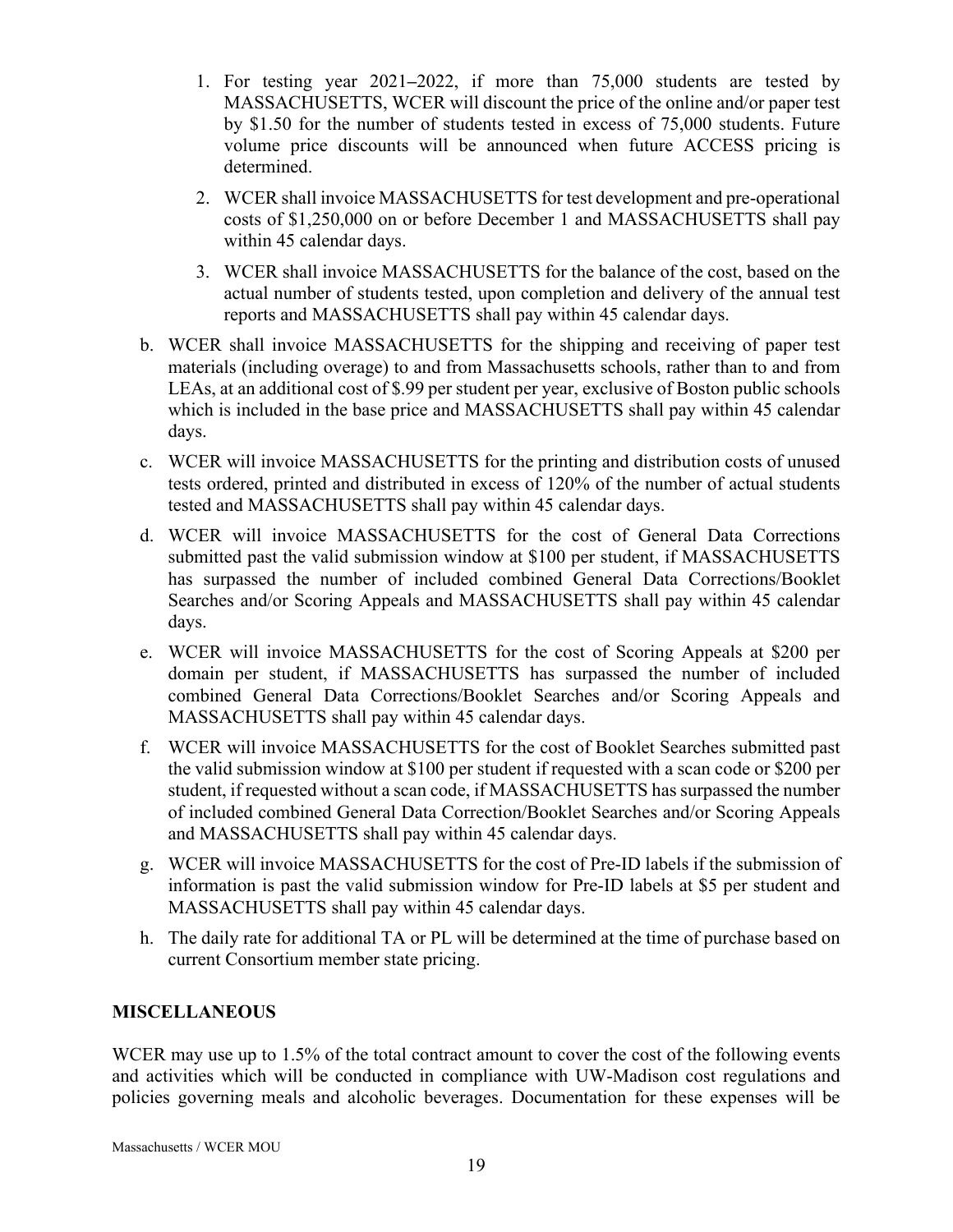retained for three years and will be available for review if requested. Events and activities include: WIDA-Sponsored events at key professional conferences to discuss WIDA activities and services, working dinners with SEA or potential SEA partners or other key Consortium partners, and other events intended to further the WIDA Consortium's goals and objectives.

# **STATE AUDIT**

All records, regardless of physical form, and the accounting practices and procedures of WCER relevant to this contract are subject to examination by the Massachusetts Auditor or the Auditor's designee. WCER will maintain all such records for at least seven years following completion of this contract.

# **TAXPAYER ID**

WIDA's federal employer ID number is: 39-1805963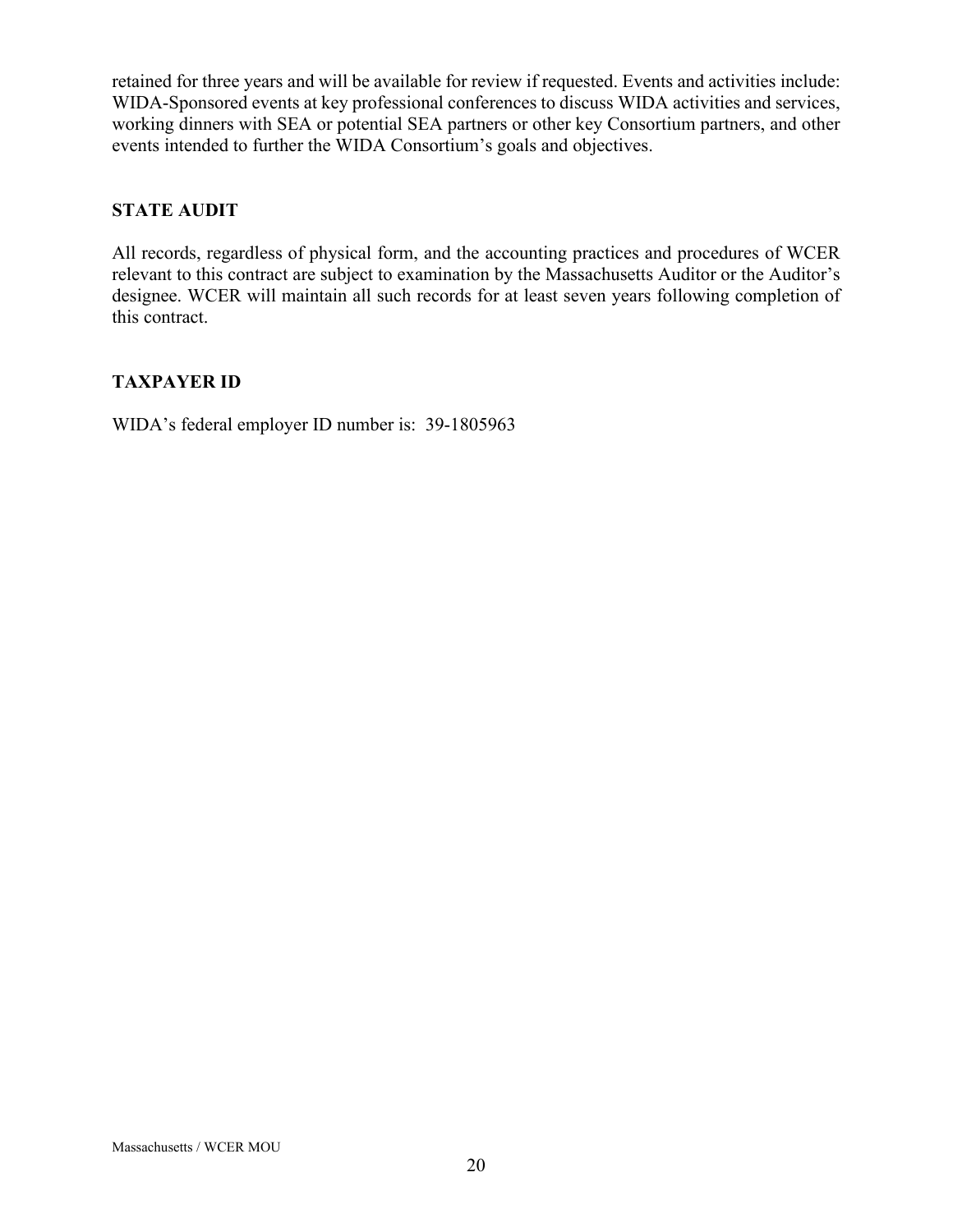### **Schedule C**

#### **Education Record Release and Data Use Agreement**

This educational record release and data use agreement is between the Massachusetts Department of Elementary and Secondary Education ("MASSACHUSETTS") and The Board of Regents of the University of Wisconsin System, on behalf of the University of Wisconsin-Madison's Wisconsin Center for Education Research ("WCER").

Title I and Title III of the Federal Elementary and Secondary Education Act (currently enacted as The Every Student Succeeds Act of 2015 or "ESSA") establish Federally-supported education programs and activities related to English language instruction, acquisition and achievement; require local educational agencies and institutions to evaluate and report the biennial progress made by English learners; and require state education agencies ("SEAs") to develop accountability models for English learners that relate to these children's development and attainment of English proficiency while meeting challenging State academic content and student academic achievement standards.

The Family Education Rights and Privacy Act ("FERPA") allows educational agencies and institutions to disclose personally identifiable information ("Confidential Data" or "PII") from the education records of students, without consent of students or parents, to authorized representatives of SEAs in order to evaluate and comply with these federal programs and legal requirements. 20 U.S.C. § 1232g(b)(1)(C) and (b)(3) and 34 C.F.R. § 99.31(a)(3) and § 99.35.

Concurrently with its entry into this educational record release and data use agreement, MASSACHUSETTS and WCER are entering a memorandum of understanding (the "MOU") to provide services relating to MASSACHUSETTS' compliance with federal requirements under ESSA, including, but not limited to, the administration and scoring of the ACCESS for ELLs English language proficiency assessment ("Evaluation Services").

The MOU, by its terms, establishes WCER and its subcontractors as authorized representatives of MASSACHUSETTS with respect to the Evaluation Services provided by WCER.

WCER wishes to obtain access to and collect personally identifiable information from the education records of students without the consent of the students or their parents during the performance of these Evaluation Services and MASSACHUSETTS wishes to acquire these Evaluation Services, while protecting the privacy of students and parents within MASSACHUSETTS. The purpose of this Agreement is to document the terms under which MASSACHUSETTS is authorized to release to WCER, through its PDSR contractor, personally identifiable information from the education records of Massachusetts students for the reasons set forth in the MOU and herein, and to designate WCER as MASSACHUSETTS' authorized representative consistent with the above-cited authority, and applicable provisions concerning access to, and confidentiality of, personally identifiable education record information. The terms "personally identifiable information" and "education record" shall have the meaning set forth in 34 CFR 99.3.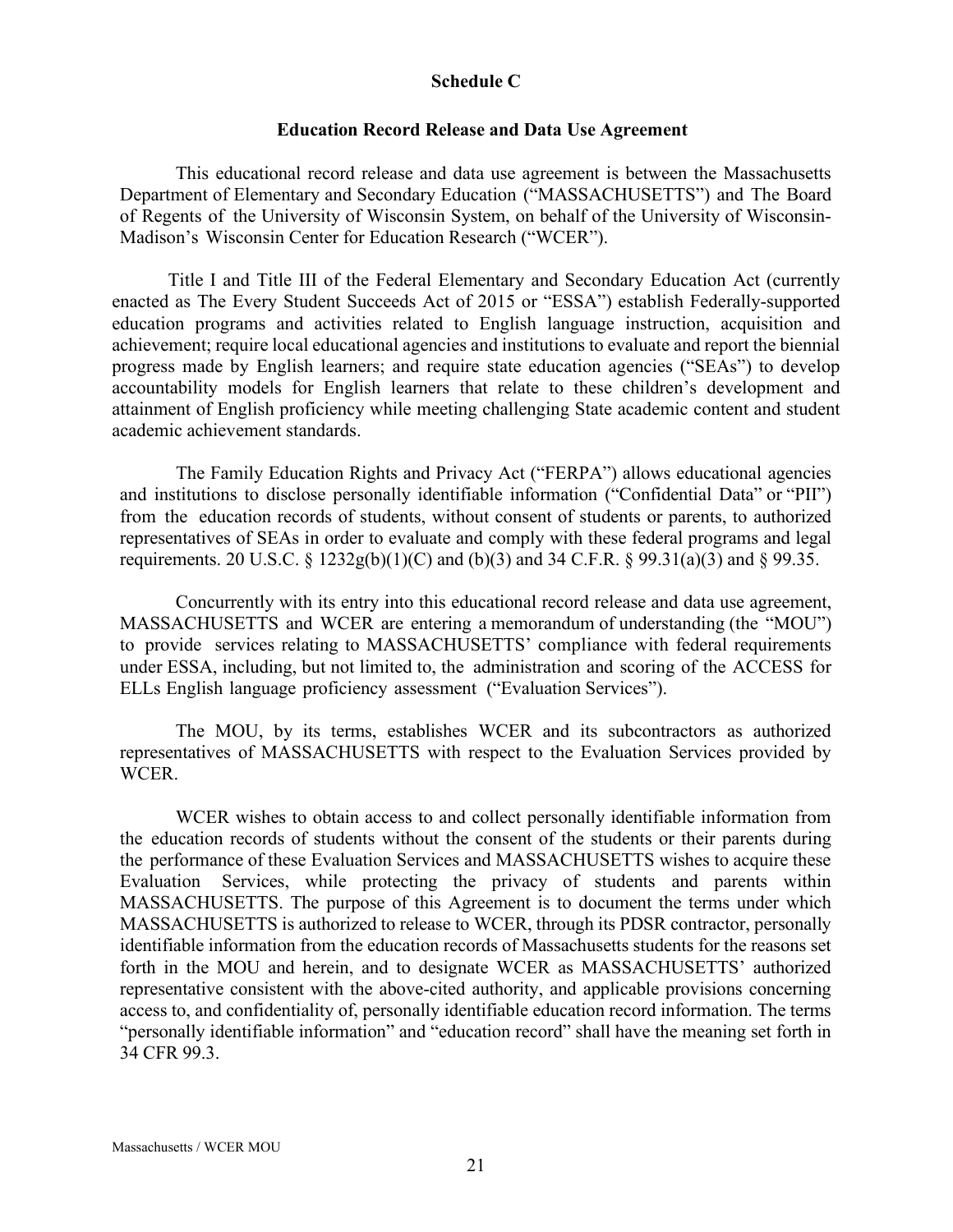The Parties therefore agree as follows:

## **1. Acknowledgment of Release of Confidential Data and Description of Use.**

- A. The parties acknowledge that MASSACHUSETTS is releasing Confidential Data to WCER for the purposes outlined in Section 3(H) below, and that the release of MASSACHUSETTS Confidential Data to WCER is necessary for the completion of Evaluation Services. The personally identifiable information to disclosed to and collected by WCER is attached to this agreement as Exhibit A. WCER shall notify MASSACHUSETTS and MASSACHUSETTS shall provide written consent, if approved, of any changes to the list of disclosed information necessary for the provision of Evaluation Services.
- B. WCER will use PII from education records in order to facilitate the administration, scoring and reporting of individual student assessments and to connect student records from year to year in order to establish a longitudinal data set that can be used for the evaluation and federal compliance purposes described in this section. WCER will only use de- identified data and/or aggregated data for evaluation activities once student records are connected.
- C. WCER's use of MASSACHUSETTS' Confidential Data is strictly limited to the uses specifically authorized under this agreement. WCER acknowledges that misuse, unauthorized release or violation of the Prohibited Uses Section, below, of MASSACHUSETTS' Confidential Data by WCER or its subcontractor(s), etc., or any other violation of this agreement may be determined to be a material breach of the MOU and grounds for termination.

## **2. Designation of Authority and MASSACHUSETTS Access to System.**

- A. MASSACHUSETTS hereby designates WCER, its subcontractors, including Data Recognition Corporation, and ACCESS for ELLs quality assurance participants as authorized representatives of MASSACHUSETTS with respect to the provision of Evaluation Services and, specifically, the use of personally identifiable information disclosed under this agreement.
- B. WCER shall provide MASSACHUSETTS and MASSACHUSETTS designated personnel with secure access to Confidential Data via WCER's Assessment Management System.
- C. WCER shall facilitate access to and correction of any factually inaccurate student information in response to an inquiry from an LEA or from MASSACHUSETTS. MASSACHUSETTS shall act as an intermediary on behalf of the LEA for any such LEA inquiry.

# **3. Receiving Institution Obligations.**

The undersigned receiving institution, WCER, agrees to abide by the following student privacy and information security requirements: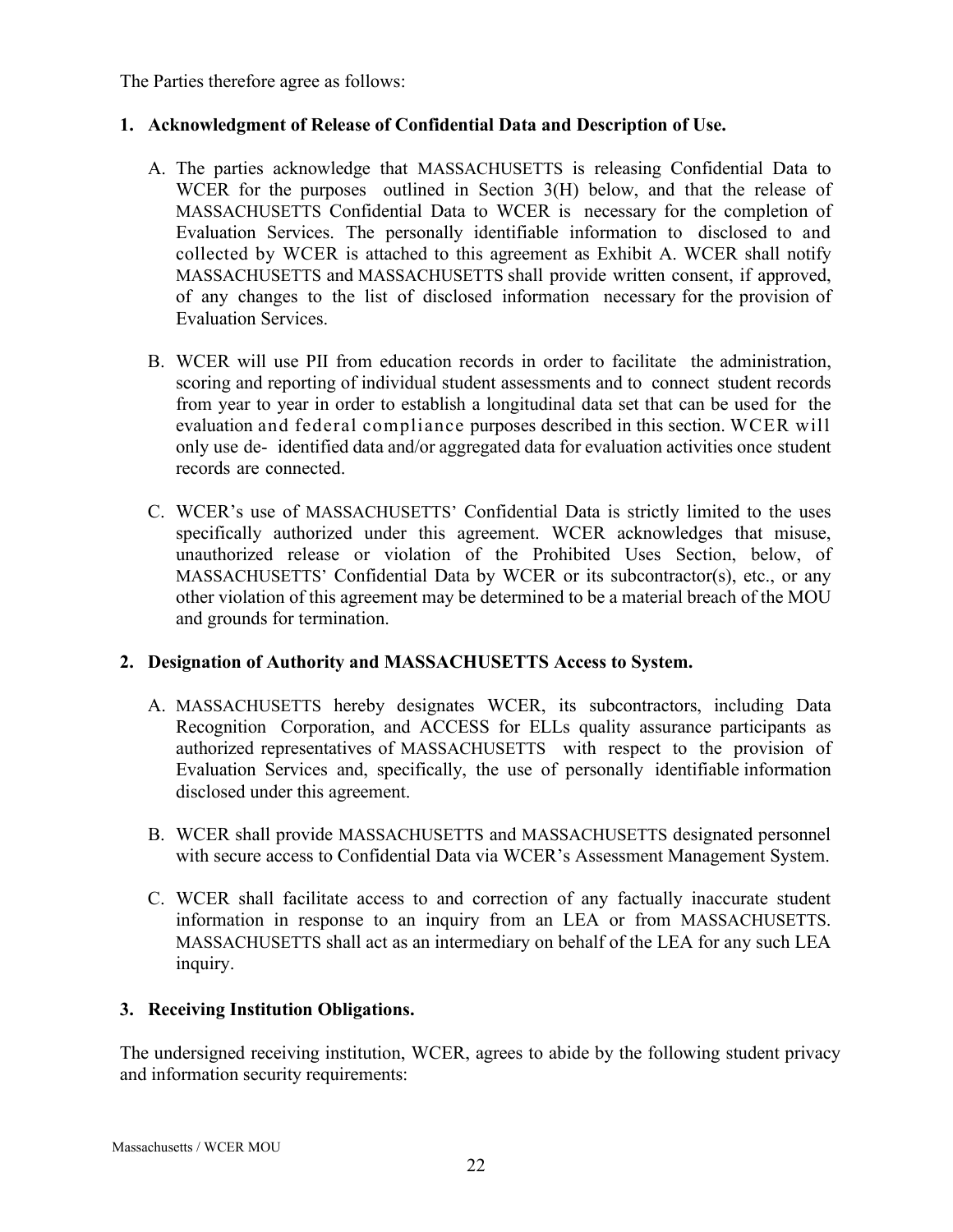- A. WCER shall not share Confidential Data with anyone, except those employees of WCER, WCER's subcontractors, including Data Recognition Corporation, and ACCESS for ELLs quality assurance participants ("Authorized Users") that are directly involved and have a legitimate educational interest in providing Evaluation Services according to the terms of the MOU.
- B. WCER shall require all Authorized Users to comply with FERPA and other applicable state and federal student privacy law. WCER shall require and maintain confidentiality agreements with each Authorized User of Confidential Data. The terms of the Authorized User confidentiality agreements shall contain, at a minimum, the terms and conditions of this educational record release and data use agreement. A copy of the current WCER employee confidentiality agreement is attached to this agreement as Exhibit B. WCER shall perform and cause its subcontractors to perform background checks on all of its employees and agents that are Authorized Users, prior to providing authorized access to Confidential Data. All background checks will be performed in accordance with the State of Wisconsin/University of Wisconsin background checks for employees and contractors.
- C. WCER certifies that it has the capacity to restrict access to Confidential Data solely to Authorized Users and ensure that the Confidential Data is accessed only for the purposes described in this agreement. WCER shall protect Confidential Data in a manner that does not permit personal identification of students and their parents by anyone except those bound by this agreement and MASSACHUSETTS. WCER and its subcontractors subject to this section shall maintain a comprehensive information security program that is reasonably designed to protect the security, privacy, confidentiality, and integrity of Confidential Data. A copy of WCER's Standard Security Policies and Procedures is attached to this agreement as Exhibit C. WCER shall notify MASSACHUSETTS in accordance with the procedures in Exhibit C if it learns of any of the following:
	- i. A use of Confidential Data by anyone that is inconsistent with the terms of this agreement or for a use not authorized under the MOU;
	- ii. A security breach to any system containing Confidential Data; or
	- iii. Any disclosure of Confidential Data to anyone other than an Authorized User or MASSACHUSETTS officials authorized to receive Confidential Data.

WCER shall cooperate and take all reasonable means prescribed by MASSACHUSETTS to secure any breaches as soon as practicable.

- D. WCER shall not store, process or transfer Confidential Data outside the United States. WCER shall encrypt Confidential Data at rest and in transit using the current version of Federal Information Processing Standard ("FIPS") 140-2 validated encryption technologies.
- E. WCER shall not redisclose Confidential Data to any other party, nor shall it request consent from any parent or eligible student to redisclose Confidential Data.
- F. WCER shall destroy all Confidential Data within 45 days after it is no longer needed to perform the Evaluation Services described in this agreement, upon MASSACHUSETTS' request or upon termination of this agreement, whichever occurs first or unless otherwise agreed upon in writing. WCER shall provide written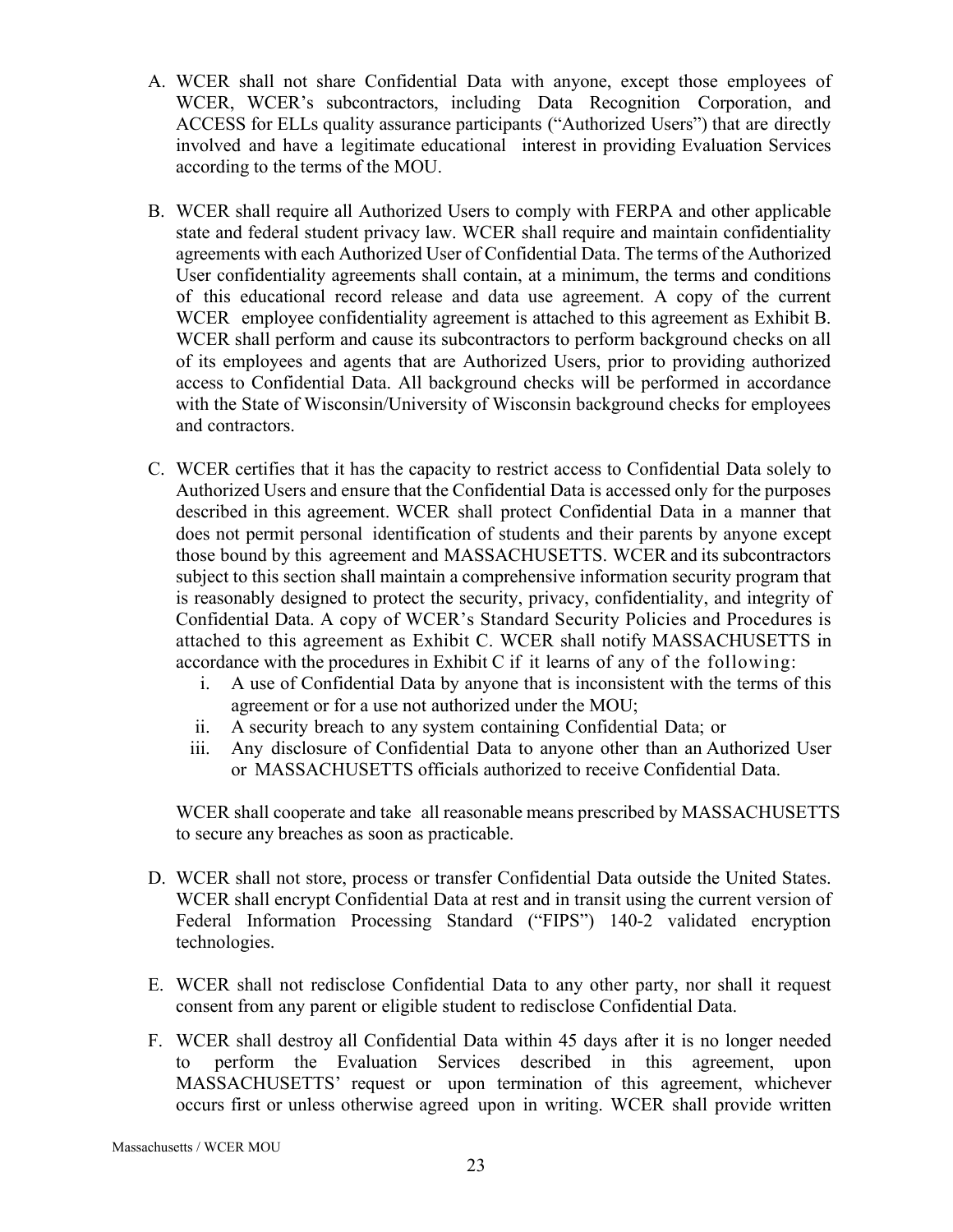verification of the data destruction to MASSACHUSETTS within 45 days after the data is destroyed. Prior to destruction, MASSACHUSETTS may request a copy of all electronically stored Confidential Data retained by WCER or its subcontractor in accordance with the Transfer Protocol section below. "Destroy" means to remove Confidential Data from WCER's systems, paper files, records, databases, and any other media regardless of format so that the Confidential Data is permanently irretrievable in the WCER's and Subcontractor's normal course of business, as that term is applied in the current version of National Institute of Standards and Technology ("NIST") Special Publication 800-88. WCER shall clear data in accordance with the current version NIST Special Publication 800-88.

- G. WCER shall permit MASSACHUSETTS, at MASSACHUSETTS' cost, to audit, upon reasonable request, that it is complying with the Standard Security Policies and Procedures in Exhibit C and/or that it has destroyed the data as verified.
- H. WCER shall collect and use these Confidential Data only for the purpose of assisting MASSACHUSETTS to carry out an audit or evaluation of Federal and State supported education programs and to comply with the Federal legal requirements related to the activities outlined in the MOU, including but not limited to:
	- i. Activities related to the development, administration, scoring and reporting of the annual assessment of student English proficiency;
	- ii. Activities related to the evaluation of federally-supported education programs;
	- iii. Activities related to English language instruction, acquisition, assessment, and achievement; and
	- iv. The development of accountability measures and models for limited English proficient children that relate to these children's development and attainment of English proficiency while meeting challenging State academic content and student academic achievement standards.
- I. If MASSACHUSETTS requests additional services for activities beyond the scope specified in Section H, above, but consistent with MASSACHUSETTS' federal and state requirements, then WCER shall obtain prior written approval from MASSACHUSETTS before accessing Confidential Data. Any Confidential Data collected by WCER under activities approved by MASSACHUSETTS under this sub-section, which is not regularly collected within the scope of Section H, above, but is consistent with the activities of Section H, shall be subject to the terms and conditions of this agreement.
- J. WCER shall obtain from the University of Wisconsin-Madison Institutional Review Board either approval or a determination of exemption for all research conducted using Confidential Data where required by law and/or University policy.
- K. If WCER becomes legally compelled to disclose any Confidential Data (whether by judicial or administrative order, applicable law, rule or regulation, or otherwise), then WCER shall use all reasonable efforts to provide MASSACHUSETTS with prior notice before disclosure so that MASSACHUSETTS may seek a protective order or other appropriate remedy to prevent the disclosure; provided, however, that WCER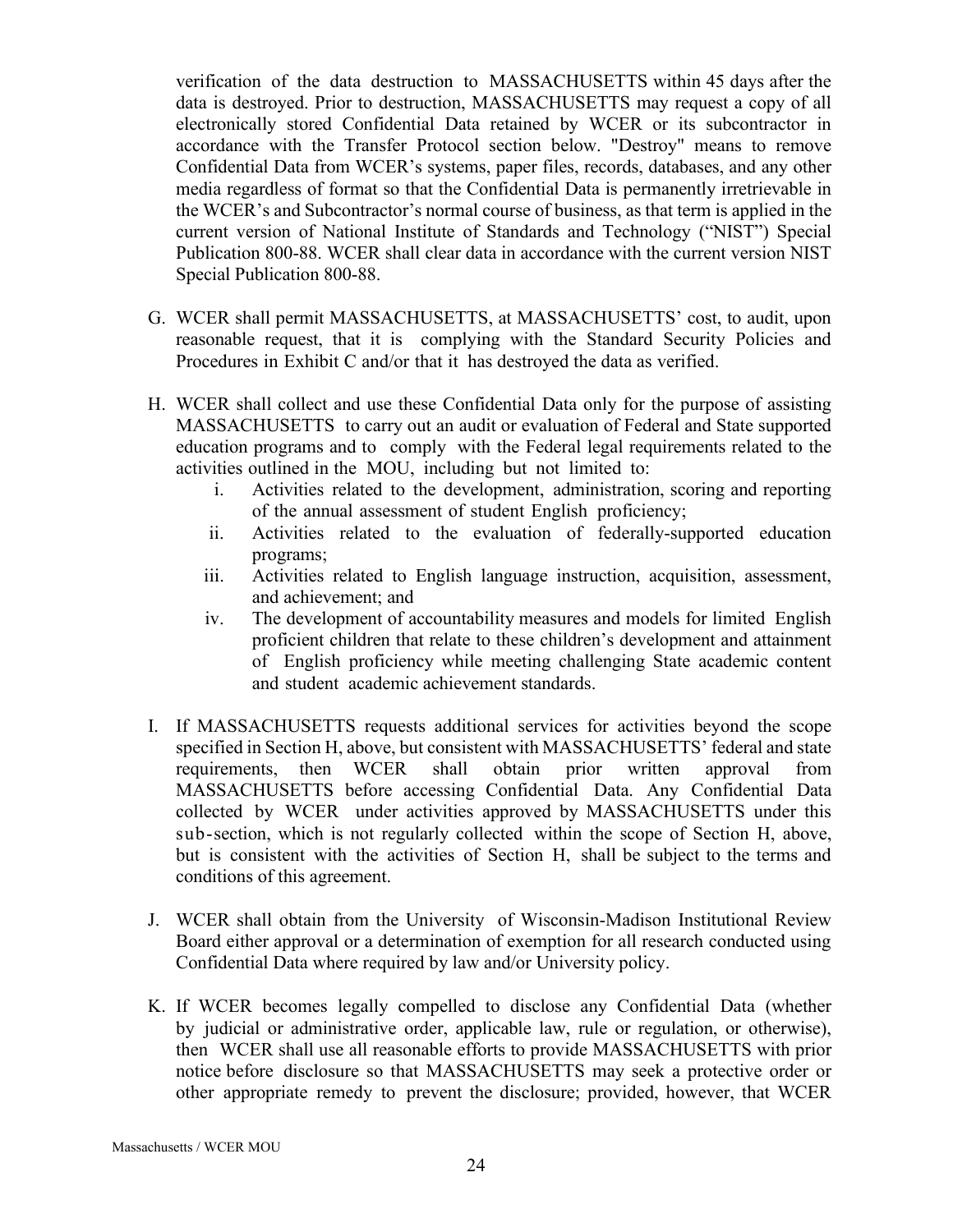will use all reasonable efforts to maintain the confidentiality of Confidential Data. If a protective order or other remedy is not obtained prior to when any legally compelled disclosure is required, WCER will disclose only that portion of Confidential Data that it is legally required to disclose.

## **4. Prohibited Uses**

- A. WCER shall not sell MASSACHUSETTS' Confidential Data, use MASSACHUSETTS' Confidential Data for purposes of targeted advertising to students or any party, or use MASSACHUSETTS' Confidential Data to create a personal profile of a student other than supporting the Evaluation Services described in this Contract. "Targeted Advertising" means selecting and sending advertisements to a student based on information obtained or inferred over time from the student's online behavior, use of applications, or PII.
- B. WCER shall not use Confidential Data to measure, capture, record, or analyze any biological characteristics that can be used for automated recognition of an individual. WCER shall not create or maintain any biometric records, as defined by FERPA, using PII disclosed, captured or received during the course of providing Evaluation Services to MASSACHUSETTS.
- C. WCER shall contractually require any subcontractor that it discloses MASSACHUSETTS' Confidential Data in accordance with this contract to comply with the requirements of this Data Use Agreement.

# **5. System Control Auditing**

WCER shall require Data Recognition Corporation to obtain annual systems audits, performed by an independent audit firm of Data Recognition Corporation's choosing, of its organization controls with respect to its handling of MASSACHUSETTS's Confidential Data for the provision of assessment services, as described in the Contract. WCER shall review the results of the shared audit reports for sufficiency of controls over these services. DRC shall also provide certificates/letters of audit completion that WCER may share with MASSACHUSETTS.

- A. The audit reports/certifications shall include summary or certifications of the various audits conducted (as applicable), from the following audit types:
	- NIST 800.83<br>• ISO 27001 A
	- ISO 27001 Audit
	- SOC 2 Type 1
- B. If the annual system audit report contains any findings in the Processing Environment that are deemed critical in nature by the assessor, those critical findings will be remediated within 30 days of the issuance of the report.
- C. The audit report shall include at least one audit type that ascertains the Processing Environment uses FIPS 1402 encryption technologies to encrypt data at rest and date in motion and will report any findings if DRC is not appropriately using these technologies.
- D. The annual system audit report shall certify that an Annual Penetration test was conducted by DRC and evaluated by WCER such that the State is able to ascertain that a complete Penetration and Vulnerability Test has been completed.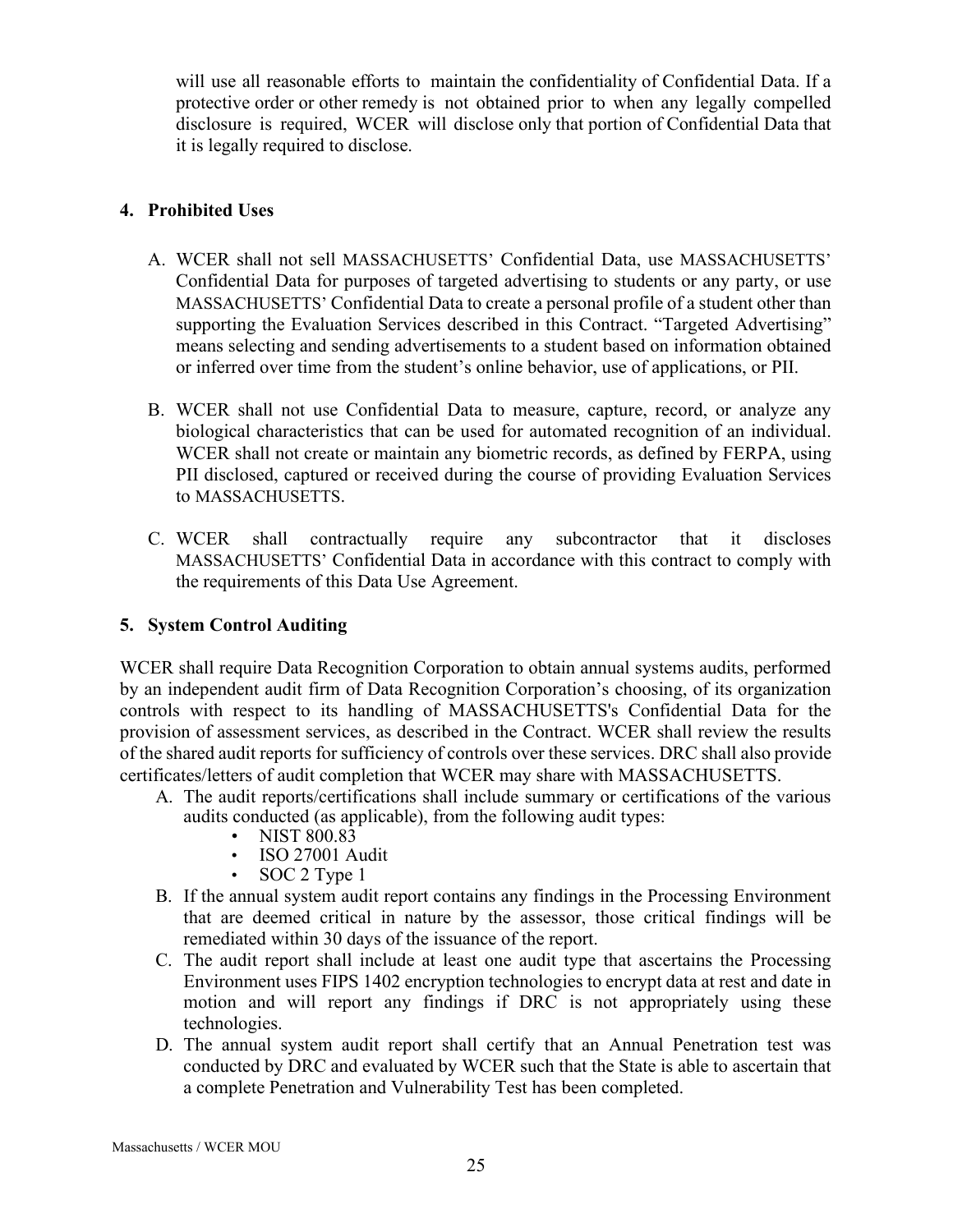### **6. Transparency Requirements**

WCER shall provide transparency to parents, school districts and the public about its collection and use of PII for ACCESS for ELLs test administrations by posting the following information in plain English on its public website:

- A. Contact information for an individual within WCER's organization that can provide information on or answer questions related to the use of PII by WCER and Data Recognition Corporation.
- B. An explanation of how the PII will be shared with Subcontractors or disclosed to any third party.
- C. The types of PII WCER collects, generates, or uses. This information must include all PII that is collected regardless of whether it is initially collected or ultimately held individually or in the aggregate.
- D. An explanation of the PII, an explanation of how the PII is used, and the learning purpose for which the PII is collected and used.
- E. WCER shall update this information on its website as necessary to maintain accuracy. WCER acknowledges that MASSACHUSETTS may post this information on its public website, in MASSACHUSETTS' sole discretion.
- F. WCER shall send MASSACHUSETTS a written notice that includes a clear explanation of the proposed changes prior to making a material change to the transparency information required by this section.

## **7. Use of Aggregate Data.**

- A. In order to provide Consortium level data and analysis to WIDA consortium members, WCER will aggregate MASSACHUSETTS data with all other WIDA Consortium member states.
- B. WCER shall follow the recommended practices outlined in the IES-SLDS Technical Brief Statistical Methods for Protecting Personally Identifiable Information in Aggregate Reporting, December 2010, Brief 3 NCES 2011-603, including the use of a minimum of 10 students for the reporting subgroup size limitation in Aggregate Reporting.

### **8. Permission to Use Data.**

MASSACHUSETTS acknowledges that by entering this agreement it is approving, in writing, of WCER's use of these Confidential Data within the scope of purposes outlined in this agreement and Section 3H, above.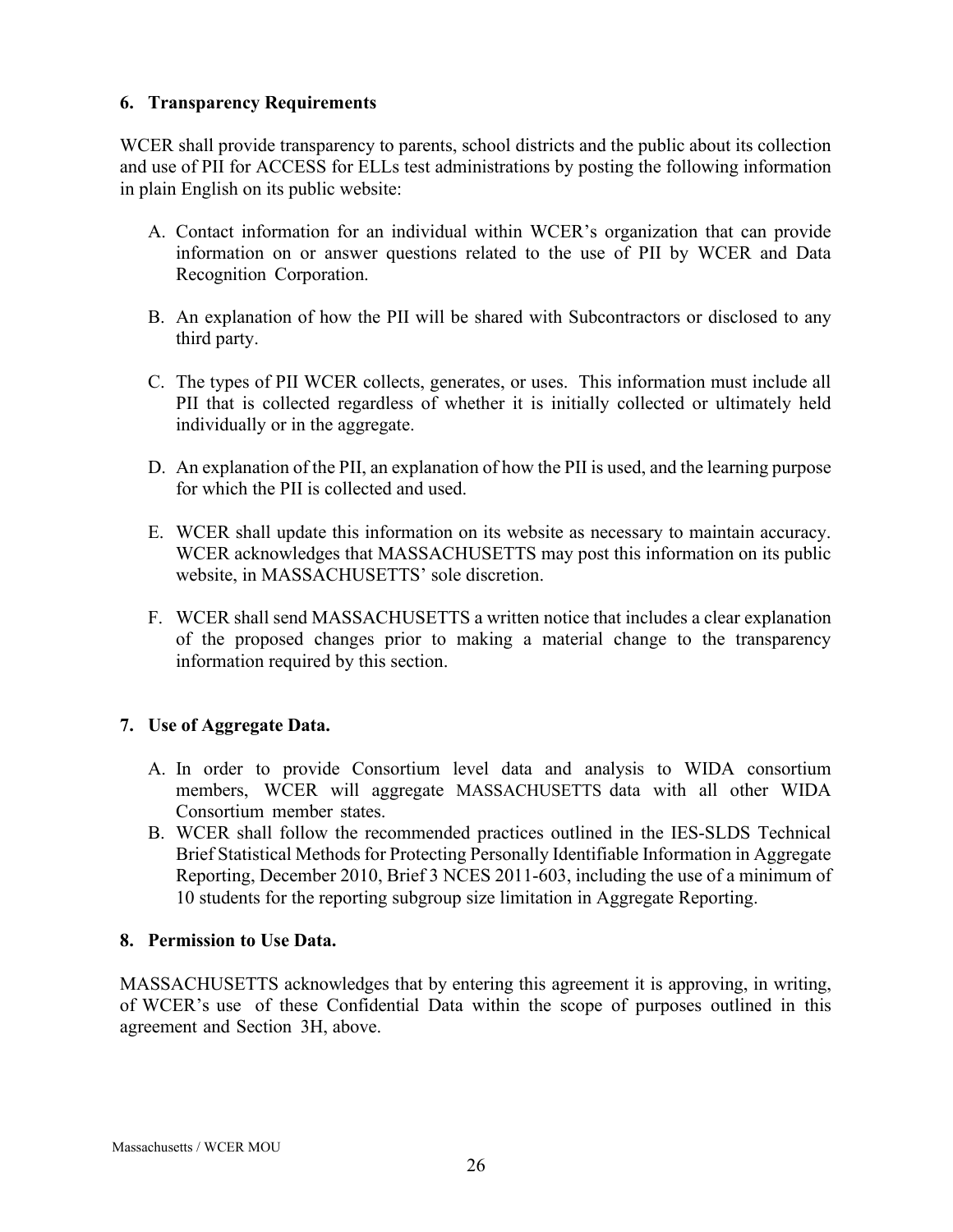## **9. Transfer Protocol.**

The parties shall work cooperatively to determine the proper medium and method for the transfer of Confidential Data between each other. The party receiving Confidential Data shall confirm the transfer of Confidential Data and notify the transferring party as soon as practicable of any discrepancies between the actual data transferred and the data described in this agreement.

## **10. Remedies.**

WCER acknowledges that the breach of this Agreement on its part may result in irreparable and continuing damage to MASSACHUSETTS for which money damages may not provide adequate relief. In the event of a breach or threatened breach of this Agreement by WCER, MASSACHUSETTS, in addition to any other rights and remedies available to it at law or in equity, may be entitled to preliminary and permanent injunctions, enjoining and restraining the breach or threatened breach.

# **11. Binding Effect and Assignability.**

The rights and obligations of each party under this Agreement shall inure to the benefit of and shall be binding upon that party and its respective successors and assigns.

# **12. Waiver.**

The failure by one party to require performance of any provision shall not affect that party's right to require performance at any time thereafter, nor shall a waiver of any breach or default of this Agreement constitute a waiver of any subsequent breach or default or a waiver of the provision itself. No modification, amendment, waiver or release of any provision of this Agreement or of any right, obligation, claim or cause of action arising from this Agreement shall be valid or binding for any purpose unless in writing and duly executed by the party against whom they are asserted.

## **13. Severability.**

Any provision of this Agreement that is declared invalid by a court of competent jurisdiction or by operation of law, shall not affect the validity or enforceability of any other provision of this Agreement.

## **14. Term.**

The term of this Agreement shall be the same as the term of the MOU of even date herewith between MASSACHUSETTS and WCER/University of Wisconsin for the development, administration and scoring of ACCESS for ELL's and other testing services, unless terminated earlier by either party upon thirty (30) days advanced written notice.

## **15. Data Custodians.**

The following individuals are the designated data custodians for their respective entities with respect to this educational record release and data use agreement:

Massachusetts / WCER MOU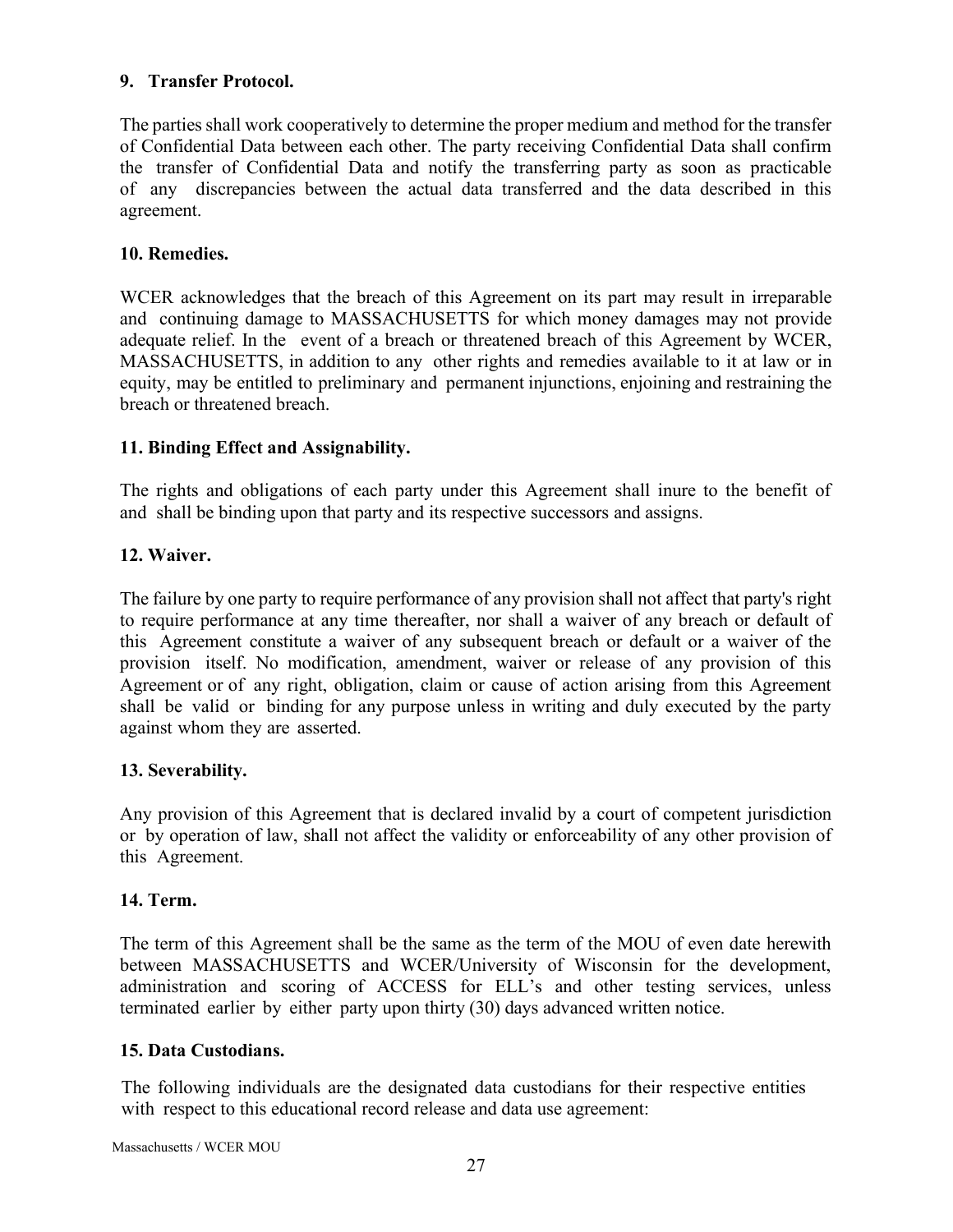### **For WCER**

WIDA Consortium H. Gary Cook Research Director 1025. W Johnson St., MD#23 Madison, WI 53706 Phone: 608-890-0471 Email: hcook@wisc.edu

**For Data Recognition Corporation** – Assessment platform vendor

Karen Jans Sr. Director, Education Programs 13490 Bass Lake Road Maple Grove, MN 55311 Phone: 763-268-2040 Email: kjans@datarecognitioncorp.com

This educational record release and data use agreement will become effective once MASSACHUSETTS and WCER both sign it. The date of this agreement shall be the date on which it is signed by the last party to sign it.

#### **For Massachusetts Department of Elementary and Secondary Education**

 $\mathscr{U}_q$   $\mathscr{C}$  ,  $\mathscr{V}_s$ 

06/24/2021

Jeffrey C. Riley Date Commissioner Massachusetts Department of Elementary and Secondary Education

**For WCER**

Vasanthi Pillai, Managing Officer Date Research & Sponsored Programs University of Wisconsin-Madison

06/14/2021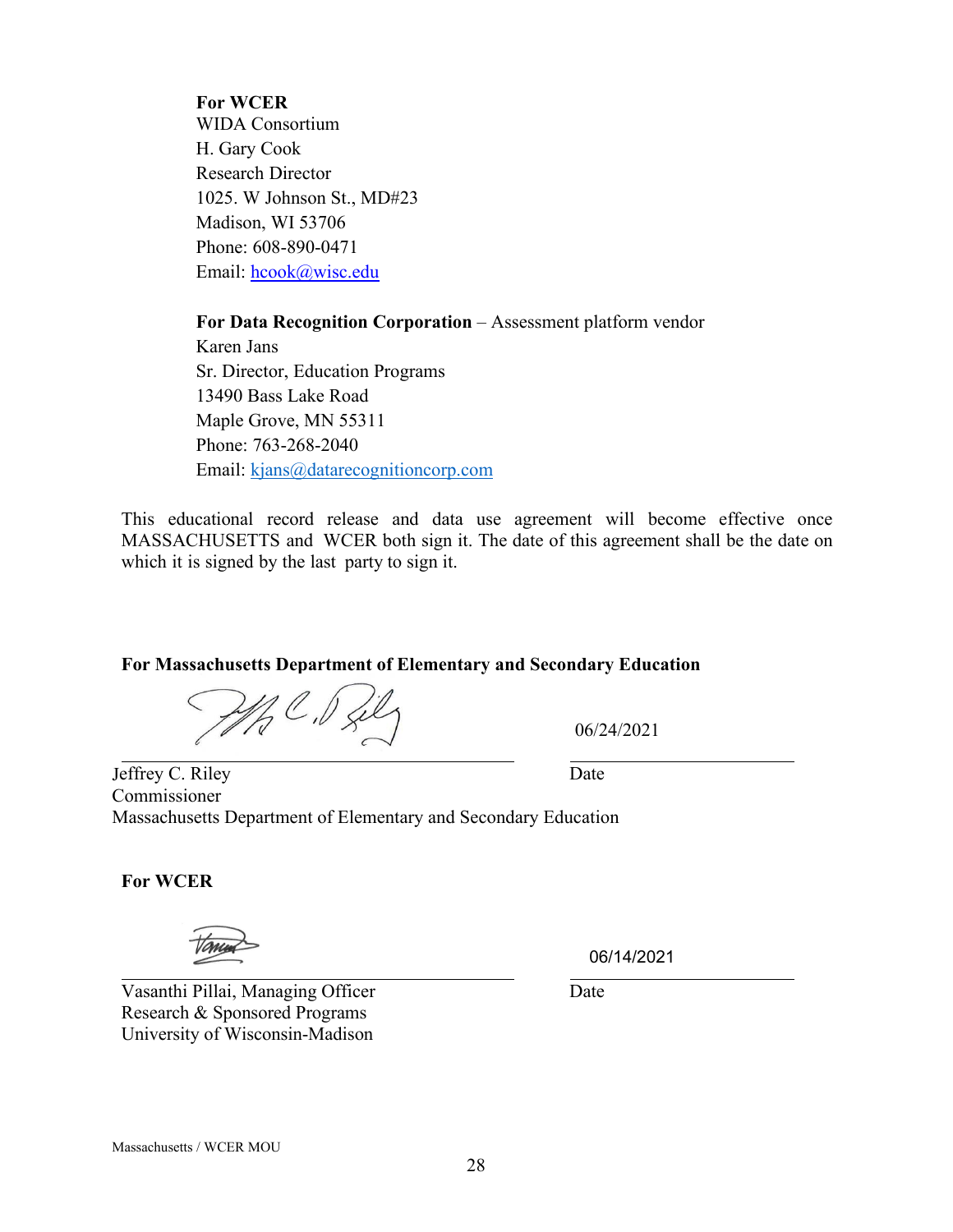## **Schedule D**

# **WIDA Consortium Board**

- 1. Purpose
	- a. Advisory The WIDA Consortium Board serves as an advisory board to the WIDA Consortium operational leadership. The WIDA Consortium leadership solicits input on and the WIDA Consortium Board offers guidance and support on the annual offering of WIDA's Core Package of educational services in consideration of recommendations made by subcommittees.
	- b. Collaborative The WIDA Consortium Board provides an organized opportunity for SEAs to associate and address common issues relating to English learners, the academic English language development of kindergarten through grade 12 students and other issues related to SEA and LEA requirements of Title I and III of ESSA.
- 2. Structure
	- a. Board Member Appointment Each WIDA Consortium Member should appoint one SEA representative to the WIDA Consortium Board. Wisconsin, Illinois and Florida are each entitled to appoint one additional representative to the WIDA Consortium Board.
	- b. Term of WIDA Consortium Board Members Each WIDA Consortium Board Member will serve until replaced by their respective SEA or until their SEA is no longer a WIDA Consortium Member.
	- c. Removal of WIDA Consortium Board Members WIDA Consortium Board Members may only be removed by their respective SEA. An SEA will appoint a successor member to the WIDA Consortium Board if that SEA removes its appointed member.
	- d. Compensation Members of the WIDA Consortium Board do not receive compensation.
- 3. Operations
	- a. General WCER, through the WIDA Consortium will facilitate the activities of the WIDA Consortium Board. WCER will provide the necessary personnel to serve as a liaison between the WIDA Consortium Board Members and the WIDA Consortium.
	- b. Meetings The WIDA Consortium will hold the following meetings:
		- i. Annual Meeting WCER will conduct an annual gathering of the WIDA Consortium Board. The gathering will be held in late spring.
		- ii. Committee Meetings WCER will conduct committee meetings of the WIDA Consortium Board as provided in Section 4.c. below, Committees.
		- iii. Special Meetings -WCER will conduct special meetings concerning the ongoing development and review of the annual offering of the Core Package of educational services as necessary. WCER may hold special meetings either in person or via teleconference. Attendance at special meetings may be held to a limited number of WIDA Consortium Board Members.
	- c. Communications
		- i. General WCER will provide the necessary infrastructure to facilitate the WIDA Consortium Board activities.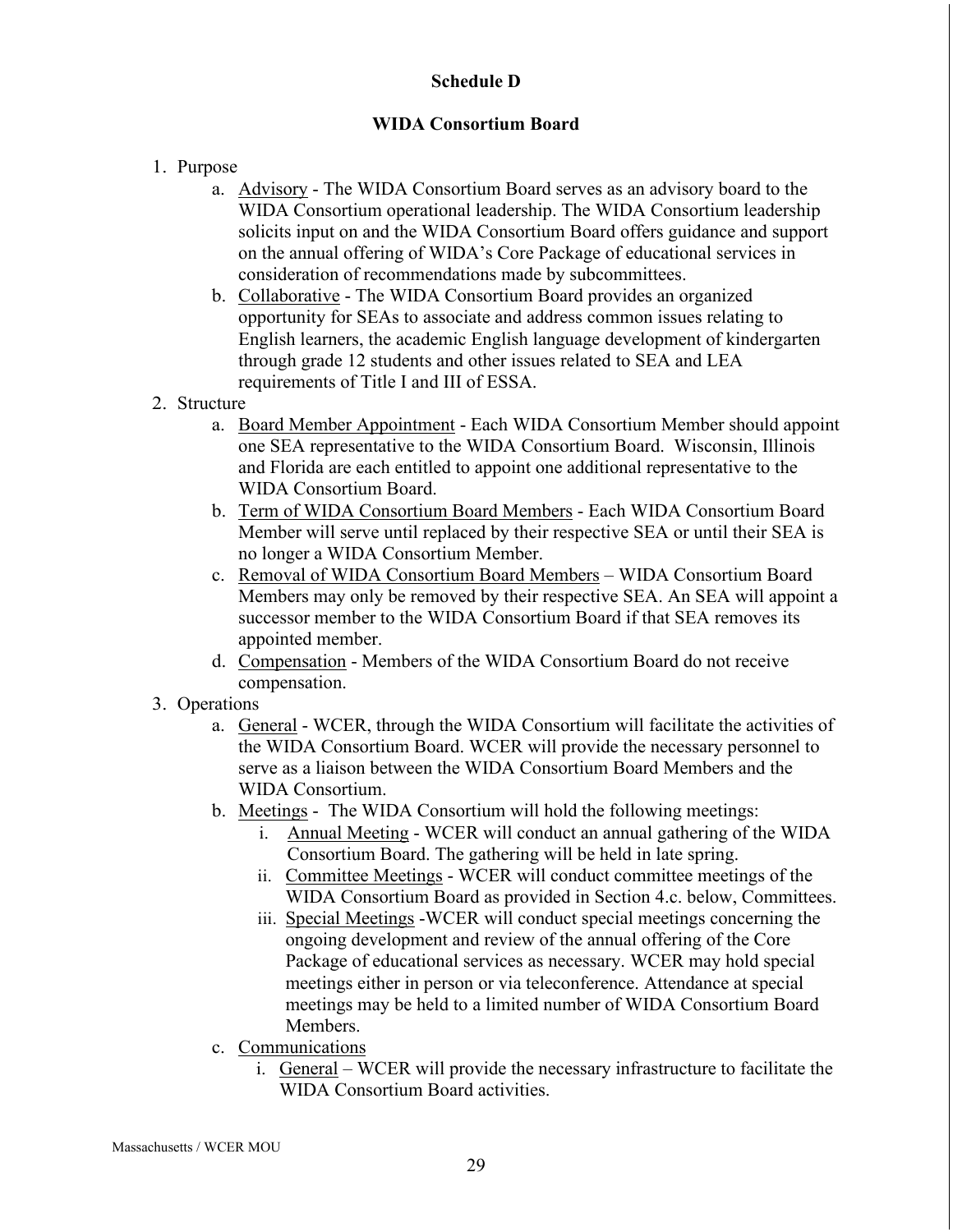- ii. Meeting Summaries WCER will maintain meeting notes and provide meeting summaries to the WIDA Consortium Board Members after any WIDA Consortium Board meeting.
- d. Costs
	- i. General WCER will pay the costs associated with operating the WIDA Consortium Board.
	- ii. Travel Expenses -WCER will pay for/reimburse WIDA Consortium Board Members' travel expenses incurred in connection with attending a WIDA Annual Board meeting. If an SEA wants to bring *up to two additional people* to attend the WIDA Annual Board Meeting, that SEA is responsible for their travel expenses. In the first year an SEA becomes a WIDA Consortium Member WCER will pay for/reimburse the travel costs of one additional person from that state to attend the WIDA Annual Board meeting. All travel expense reimbursements will be made in accordance with State of Wisconsin guidelines.
- e. Fiscal Impact The activities of the WIDA Consortium Board will have no direct fiscal impact on individual WIDA Consortium Members without an additional written agreement between the individual WIDA Consortium members and WCER. If WIDA Consortium Board Members recommend and the WIDA Consortium adopts any changes to the Core Package of educational services that affect the price of the Core Package, then no price change will take effect until the individual WIDA Consortium Members execute written agreements with WCER that reflect these changes.
- 4. Activities
	- a. General The activities of the WIDA Consortium Board include the following:
		- i. Attendance at the WIDA Annual Board meeting;
		- ii. Participation on WIDA subcommittees as appointed; and
		- iii. Participation at special meetings conducted by the WIDA Consortium.
	- b. WIDA Annual Board Meetings WCER, through the WIDA Consortium, will coordinate the meetings of the WIDA Consortium Board.
		- i. Meeting Agendas -The WIDA Consortium will set the agendas for the WIDA Annual Board meetings.
		- ii. Meeting Activities
			- 1. Presentations The WIDA Consortium will present updates on WIDA Consortium activities related to the implementation, research, and development of the Core Package.
			- 2. Discussion and Review Groups The WIDA Consortium will facilitate discussion groups on targeted topics related to the implementation, research, and development of the Core Package. The discussion groups are an opportunity for WIDA Consortium Board Members to provide input to the WIDA Consortium and to interact and exchange ideas with other SEAs.
			- 3. Policy Orientation and Priority Setting The WIDA Consortium may poll the WIDA Consortium Board in order to ascertain the position of WIDA Consortium Board Members on issues related to the policy orientation and priorities of the implementation, research and development of the Core Package. Each WIDA Consortium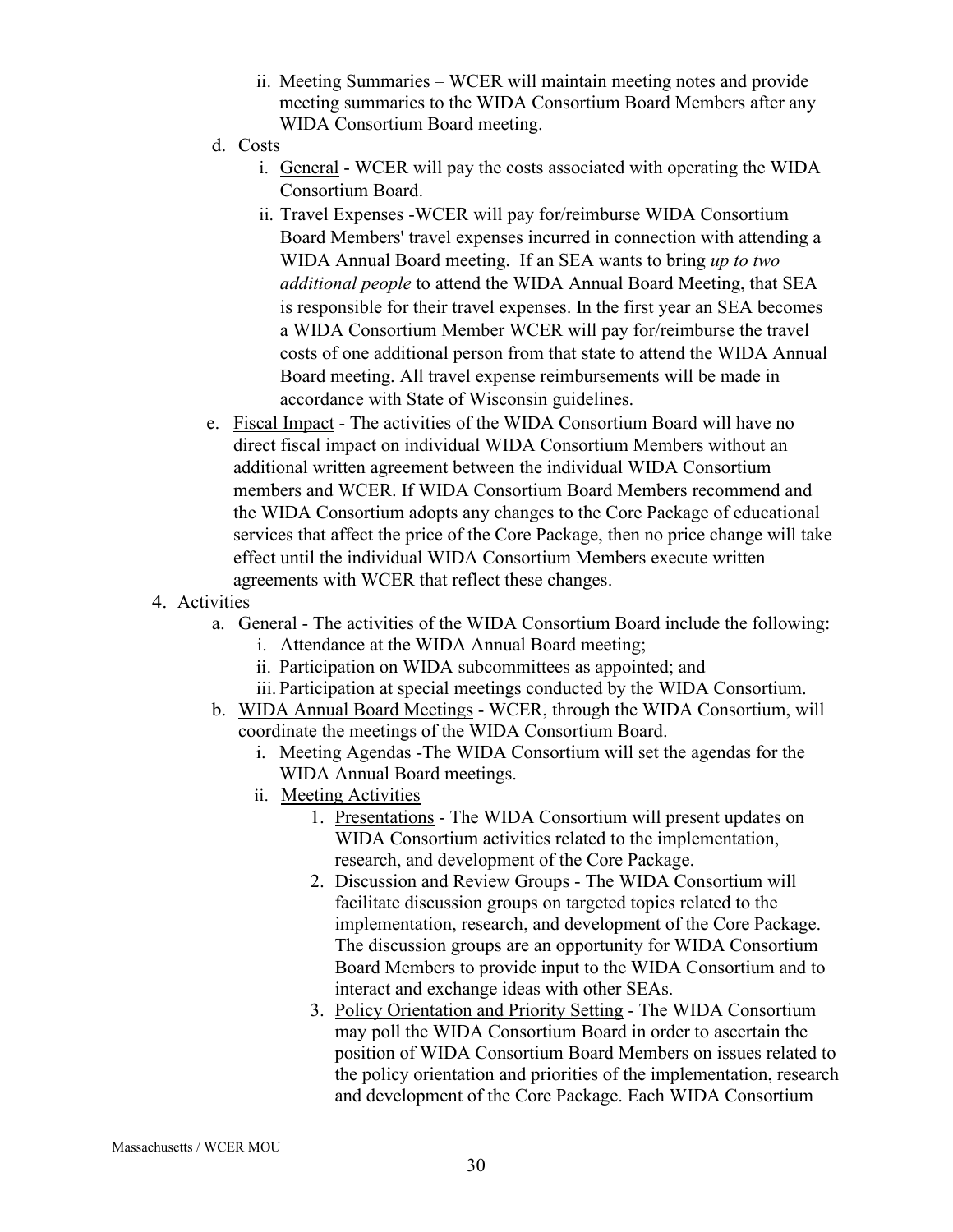Board Member present will receive one vote. The votes will be recorded by the WIDA Consortium.

- c. Committees
	- i. Executive Committee The Executive Committee is a standing committee that meets to discuss issues that require cross-collaboration among subcommittees.
		- 1. Purpose The purpose of the Executive Committee is to recommend, advise, and comment on policy and priority issues related to the implementation, research, and development of the Core Package and provide recommendations to WIDA leadership.
		- 2. Makeup Membership on the Executive Committee will consist of the following:
			- a. SEA representatives (one from each subcommittee with expertise in that area);
			- b. One LEA representative (appointed by the LEA Advisory Committee); and
			- c. Three standing members (one Wisconsin Department of Public Instruction representative, one Illinois State Board of Education representative, and one Florida Department of Education representative).
		- 3. Term Executive Committee members serve a two year term.
		- 4. Meetings The Executive Committee meets virtually and face-toface each year. Face-to-face meetings include the WIDA Annual Board Meeting in June and one in the late fall. Virtual meetings are scheduled as needed.
	- ii. Subcommittee organizational structure WCER, through the WIDA Consortium, will form standing subcommittees for the purpose of vetting policy and priority issues related to the implementation, research, and development of the Core Package. Each subcommittee will focus on one main component of the Core Package and may collaborate with other subcommittees, as needed.
		- 1. Standing subcommittees:
			- a. Accessibility, Accommodations, and Equity
			- b. Assessment Development and Implementation
			- c. Assessment/Psychometrics
			- d. National Policy
			- e. Professional Learning
			- f. Research
			- g. Standards
		- 2. SEA Membership:
			- a. WIDA Consortium Members may have representation on three subcommittees, plus Research, for a maximum of four subcommittees.
			- b. Each SEA representative may join no more than two subcommittees.
			- c. No more than one SEA representative per consortium state member may serve on any one subcommittee.
		- 3. Membership process SEA representatives interested in serving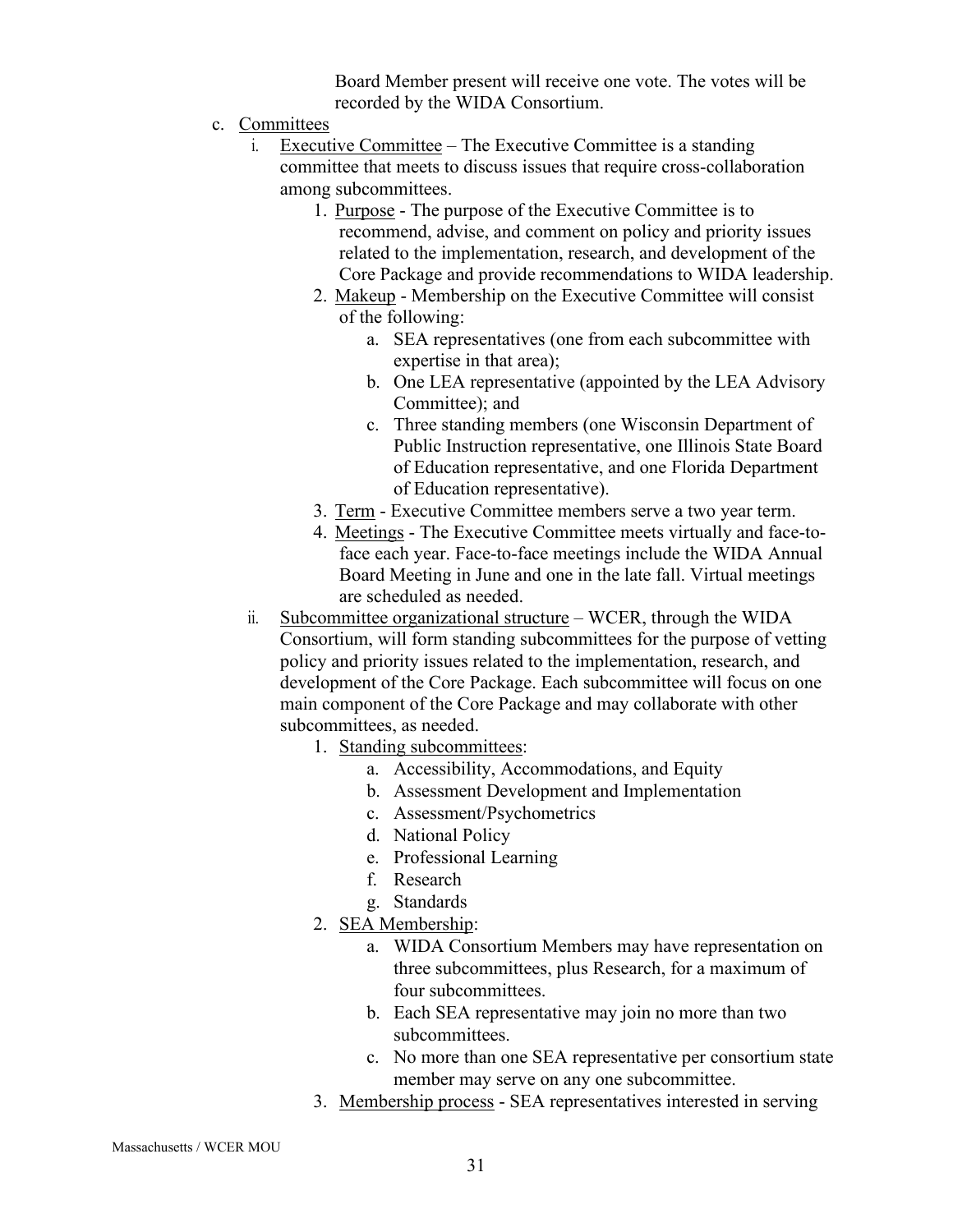on a subcommittee must complete and submit the Subcommittee Interest Questionnaire during open enrollment June 1–30. Notices are sent to members in July.

- 4. Terms of subcommittee membership Each SEA representative appointed to serve on a subcommittee will actively serve to the end of their appointed term based on subcommittee guidance.
- 5. Compensation Members serving on WIDA subcommittees do not receive compensation from WIDA.
- 6. Communications Notes from subcommittees will be made available to all WIDA Consortium members via the secure website. Information and updates will be shared through the established SEA Quarterly and Regional meetings schedule, in addition to standard communication channels.
- iii. LEA Advisory Committee The LEA Advisory Committee is a standing committee comprised of local education representatives from each of the regions.
	- 1. Purpose The purpose of the LEA Advisory Committee is to raise and vet policy and priority issues related to the implementation, research and development of the Core Package with respect to issues effecting local education agencies.
	- 2. Makeup Two LEAs per region, one representing Subgroup A and one representing Subgroup B, will be nominated by their SEA and approved by the regional group. Regions and Subgroups are defined on the WIDA website at https://www.wida.us/membership/regions/.
		-
	- 3. Term of membership LEAs serve a two-year term on a staggered rotation as outlined below.
		- a. Subgroup A for all four Regional Groups
			- i. June 15, 2020– June 14, 2022
			- ii. June 15, 2022–June 14, 2024
			- iii. June 15, 2024–June 14, 2026
		- b. Subgroup B for all four Regional Groups
			- i. June 15, 2019–June 14, 2021
			- ii. June 15, 2021–June 14, 2023
			- iii.June 15, 2023–June 14, 2025
	- 4. Meetings The LEA Advisory Committee meets five times annually: one face-to-face session at WIDA Central in Madison, and quarterly, four 1.5-hour WebEx sessions. There may be additional opportunities to share feedback by independent review of materials and/or one-on-one discussions with various WIDA departmental members.
- iv. Ad Hoc Committees WIDA may form ad hoc committees as needed. The ad hoc committees meet to address a specific task or object and dissolve after completion or accomplishment of the assigned task or objective.
- 5. Definitions
	- a. SEA "SEA" means state educational agency and includes each state's education Superintendent.